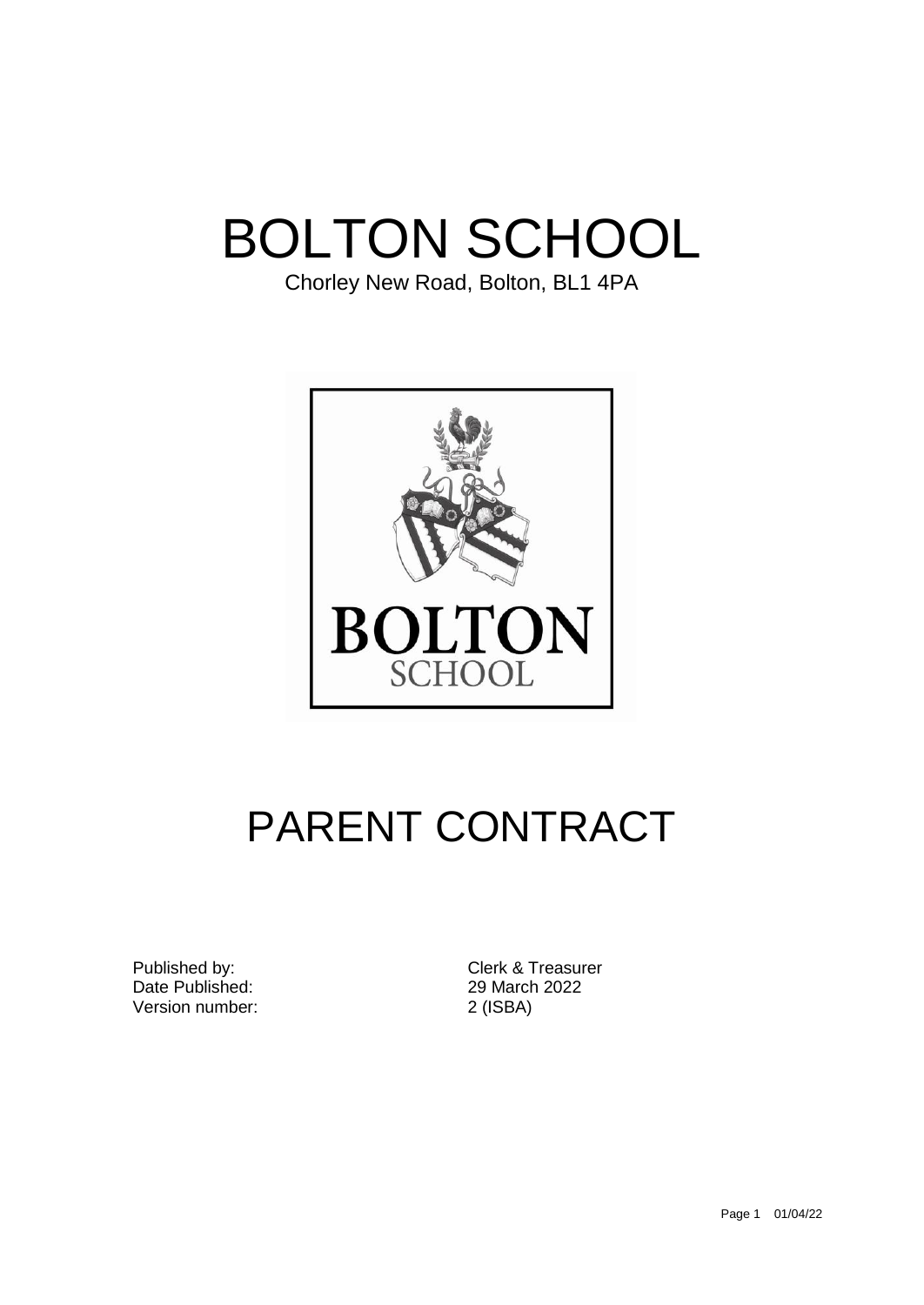*IMPORTANT – Before signing this Acceptance Form you should read the parent contract terms and conditions attached to this Acceptance Form and you should draw the School's Rules and Regulations to the attention of your child.* 

| <b>Child's Full Name:</b>    | Date of Birth: |
|------------------------------|----------------|
|                              |                |
| <b>Name Generally Used:</b>  | Date of Entry: |
| <b>Child's Full Address:</b> |                |
|                              |                |
|                              |                |
|                              |                |
|                              |                |
|                              |                |

We hereby accept the offer of a place at the School for our child named above and enclose a cheque / have arranged a direct bank transfer for **£250** as a deposit.

We acknowledge receipt of these parent contract terms and conditions and agree that we and our child shall observe and be bound by them and by the rules and regulations of the School.

#### **By signing this Acceptance Form we confirm that**:

- (a) all holders of parental responsibility for the above-named child have signed this Acceptance Form and that no one else holds parental responsibility for him or her;
- (b) we, as holders of parental responsibility for the above-named child, live together / separately (please delete as appropriate) at the address(es) shown below and we agree to notify the School immediately of any change of address or our family circumstances;
- (c) if applicable, we are not (either jointly or individually) in arrears on the payment of any fees or charges owing to our child's current (or previous) school or educational establishment;
- (d) unless otherwise notified to the School in writing before signing this Acceptance Form:
	- (i) there are no court orders in place in respect of the care or living arrangements of our child or the payment of fees for his/her education;
	- (ii) any information or circumstances about or relating to us and/or our child that has previously been notified to the School (including on the School's registration form) or otherwise as part of the School's registration and admissions process) is and remains complete and accurate as at the date when we sign this Acceptance Form; and
		- (iii) our child has the right to enter, live and study in the United Kingdom and, if applicable, we have made appropriate arrangements for our child's visa application, travel, reception, living and care in the UK. If we require the School to sponsor our child and apply for relevant permission to stay in the UK as a student (for which we acknowledge that the School may charge an administration fee), such requirement has previously been notified to the School.

The deposit will be retained in the general funds of the School until our child leaves, following which and upon our request, it will be repaid by means of a credit without interest to the final balance of any School Fees or other sums we may owe to the School on leaving. For example, this might include sums we owe for unreturned books or iPads. Except that, if we do not request the return of the deposit within three months of our child leaving School, then the deposit will be transferred to the School's Bursary Fund.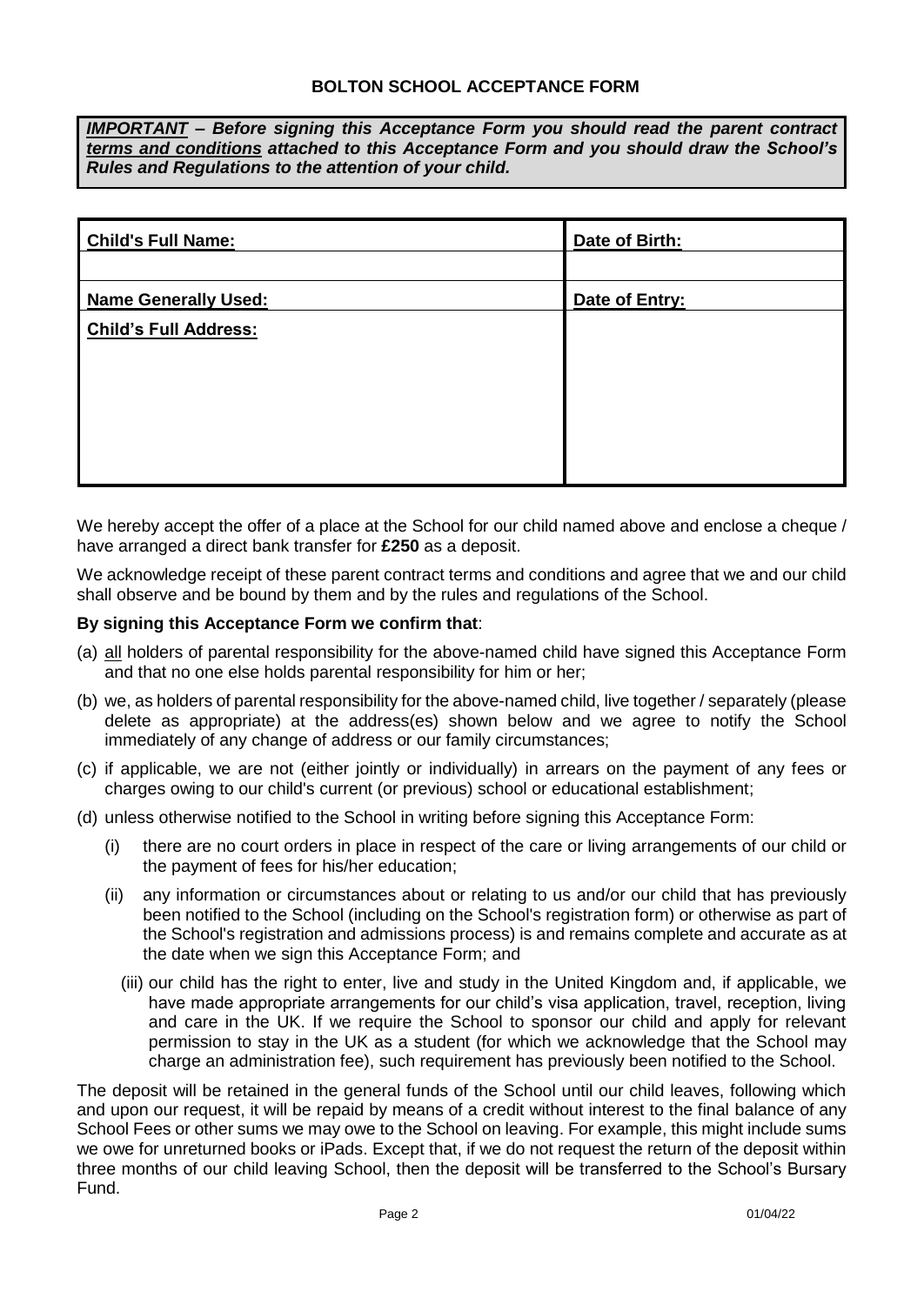**IMPORTANT** *– when you complete, sign and submit this Acceptance Form and pay the deposit, you and the School enter into a legally binding contract, upon the School's terms and conditions.* 

*If you subsequently change your mind and decide to withdraw your child before he or she takes up their place, you may lose your deposit and be responsible for paying us fees in lieu of notice – see Clause 3 of the terms and conditions for more information about this.*

|                                     | First parent / guardian | Second parent / guardian |
|-------------------------------------|-------------------------|--------------------------|
| Signature:                          |                         |                          |
|                                     |                         |                          |
| Title:                              |                         |                          |
| (e.g. Mr, Mrs, Ms)                  |                         |                          |
| Name in full:                       |                         |                          |
| (please include all names)          |                         |                          |
| Date of birth:                      |                         |                          |
| Relationship to child:              |                         |                          |
| <b>Contact telephone</b><br>number: |                         |                          |
| Day                                 |                         |                          |
| Evening                             |                         |                          |
| Mobile                              |                         |                          |
| <b>Address:</b>                     |                         |                          |
|                                     |                         |                          |
|                                     |                         |                          |
|                                     |                         |                          |
| Postcode:                           |                         |                          |
| <b>Email address:</b>               |                         |                          |
|                                     |                         |                          |
| Date:                               |                         |                          |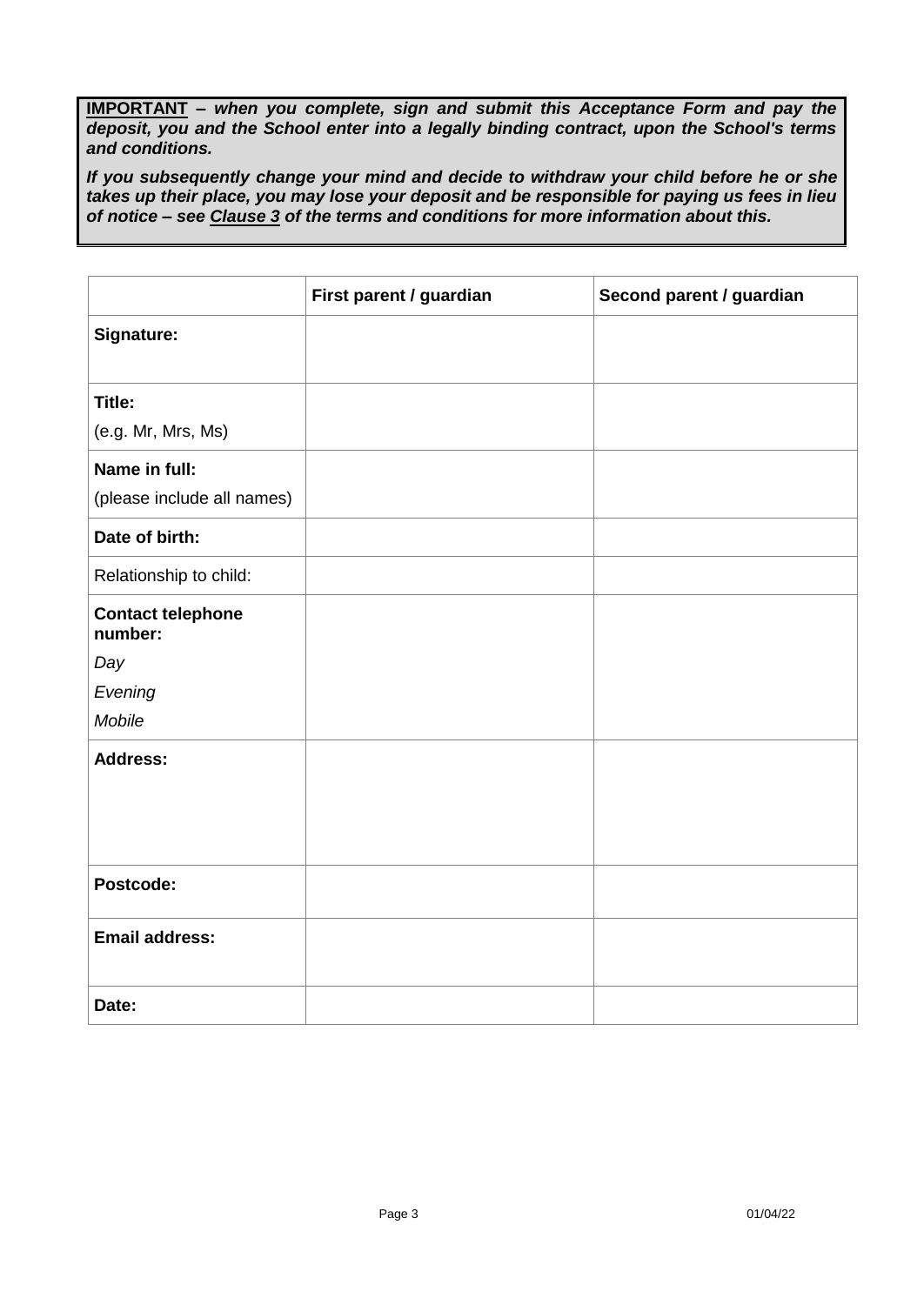#### **PLEASE NOTE:**

*Each person with parental responsibility for the child is required to sign this Acceptance Form. The School is entitled to treat any instruction, authority, request or prohibition received from one signatory as having been given on behalf of all signatories and therefore on behalf of all those with parental responsibility for the child.* 

*Parental responsibility is defined in the Children Act 1989 as "all the rights, duties, powers and responsibilities and authority which by law a parent of a child has in relation to the child and his or her property". It equates to legal responsibility for the child. The child's mother automatically has parental responsibility for her child from birth. A father usually has parental responsibility if he's either: (a) married to the child's mother; or (b) listed on the birth certificate (after a certain date, depending on which part of the UK the child was born in). You can apply for parental responsibility if you don't automatically have it (for example in cases of adoption). Same-sex partners will both have parental responsibility if they were civil partners at the time of the relevant treatment. For same-sex partners who are not civil partners, the 2nd parent can get parental responsibility by either [applying for parental responsibility](https://www.gov.uk/parental-rights-responsibilities/apply-for-parental-responsibility) if a parental agreement was made or becoming a civil partner of the other parent and making a parental responsibility agreement or jointly registering the birth. If you have any doubts about whether you do or do not have parental responsibility for the child you may wish to seek legal advice. Further information is also available here: [https://www.gov.uk/parental-rights](https://www.gov.uk/parental-rights-responsibilities/who-has-parental-responsibility)[responsibilities/who-has-parental-responsibility.](https://www.gov.uk/parental-rights-responsibilities/who-has-parental-responsibility)*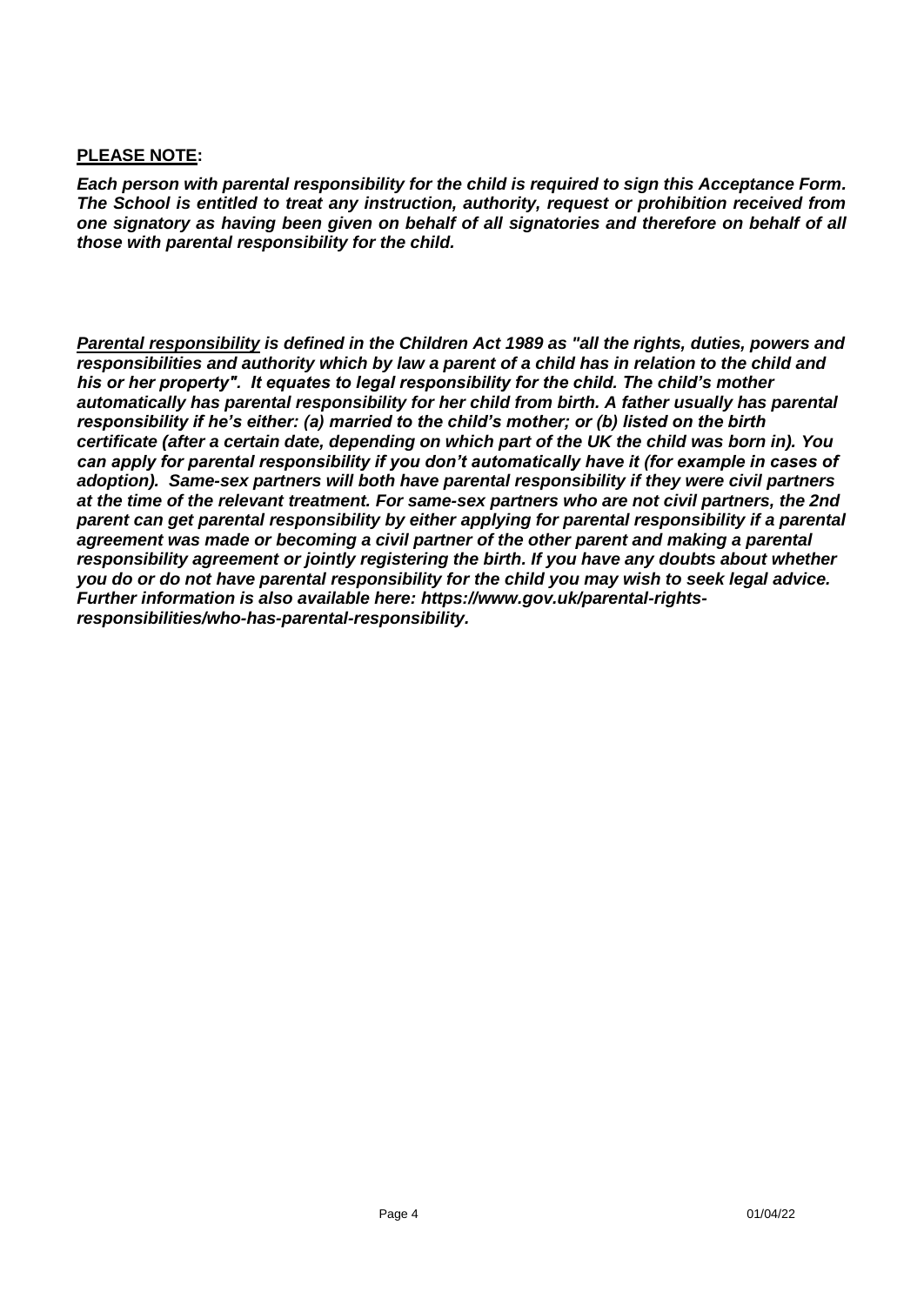#### **BOLTON SCHOOL**

#### **PARENT CONTRACT TERMS AND CONDITIONS**

**What these terms cover**. These are the terms and conditions on which we provide educational services.

**Why you should read them**. Please read these terms carefully before you accept our offer of a place at the School for your child. These terms tell you who we are and how and on what basis the School will provide educational services.

In these terms you will see some parts written in bold or otherwise highlighted to stand out. This is to draw certain provisions to your specific attention because they are important to the good management and operation of the School and our provision of educational services.

If you think there is a mistake in these terms, or if anything in these terms is unclear or you would like to have further explained to you, then please contact the School to discuss.

#### **1. Definitions**

1.1 *Meanings of some words and phrases we use in these terms and conditions.* In these terms and conditions some words and phrases have particular meanings and it is helpful to ensure certainty and consistency to have them defined. Such defined terms are set out below and when used in these terms and conditions they shall have the meaning given to them here.

"**Acceptance Form**" means the form provided by the School for parents to complete when accepting a place for their child at the School;

"**child**" means a child of whatever age admitted by the School to be educated, and includes any pupil aged 18 or over;

"**Complaints Procedure**" means the School's procedure for handling complaints from parents, as amended from time to time for legal or other substantive reasons, or in order to assist the proper administration of the School. It is not intended to form part of the contract between you and the School. A copy of the most up-to-date procedure is on the School's website and is otherwise available from the School at any time upon request;

"**contract**" has the meaning given in Clause 1.3 below;

"**deposit**" means the amount set out and referred to as the deposit in the Acceptance Form;

"**fees**" means the termly fees set out in the Schedule of Fees;

"**FIA Terms and Conditions**" means the supplemental terms and conditions relating to the School's fees in advance scheme;

"**Head**" means the person appointed by the Governors of the School to be responsible for (or to share in the responsibility for) the day-to-day running of the School, including anyone to whom such duties have been delegated;

"**Schedule of Fees**" means the note of the School's prevailing fees notified to you from time to time and a copy of which remains available from the School at any time upon request;

"**School's Rules and Regulations**" means the body of rules and regulations of the School as may be amended from time to time for legal, safety or other substantive reasons, or in order to assist the proper administration of the School. The School's rules and regulations are set out in various policies and are available on the School's website;

"**term**" means a term of the School as notified to parents from time to time;

"**a term's notice**" means **written** notice given not later than the first day of the term *before* the term to which the notice relates. If, for example, a term's notice is required to withdraw your child from an extra-curricular activity with effect from the start of the summer term (which is the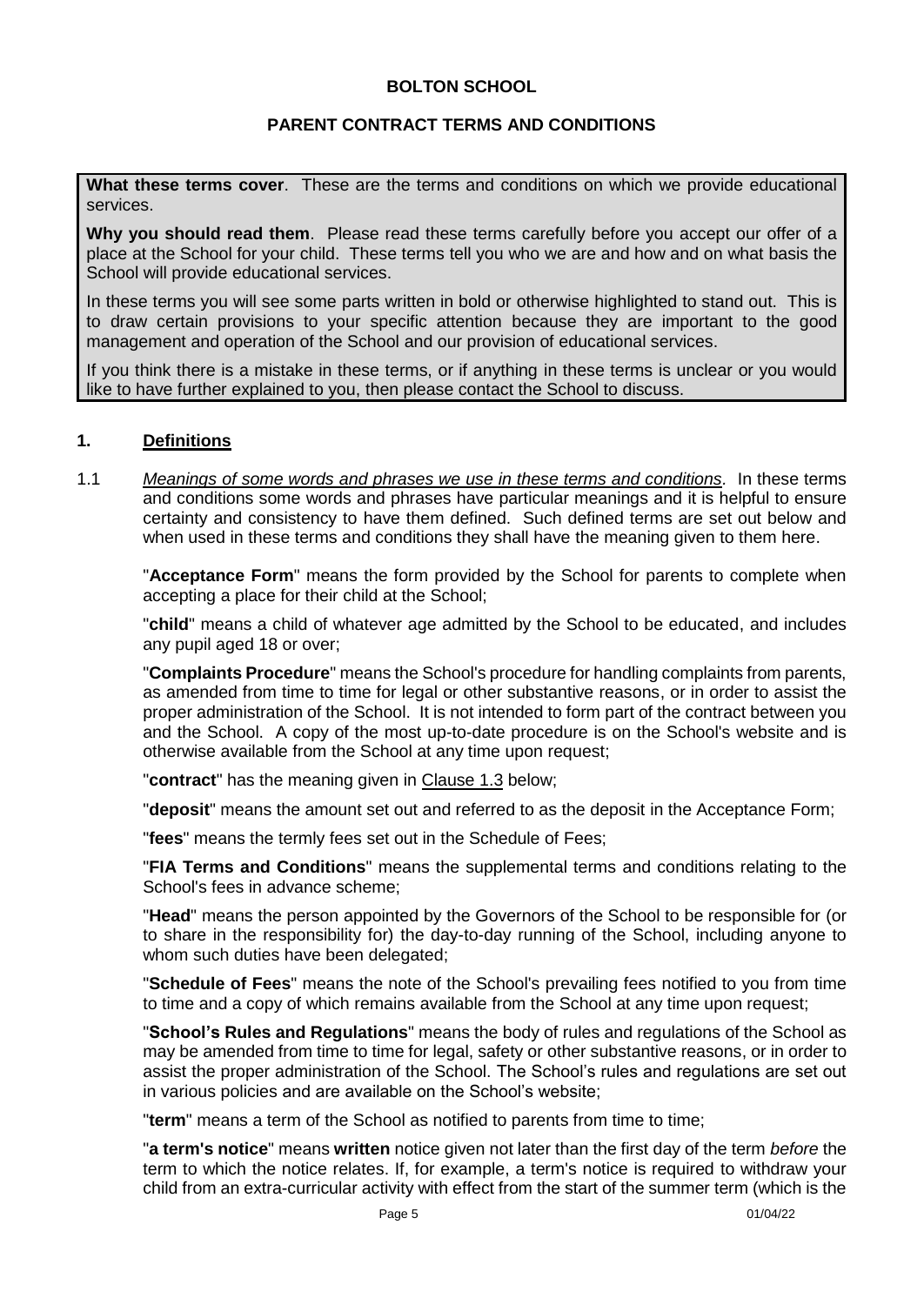term to which the notice relates) then a term's notice means you need to tell us in writing about the withdrawal, at the latest, on the first day of the spring term immediately before;

"**terms and conditions**" means these parent contract terms and conditions as may be amended from time to time;

"**we**" or the "**School**" means the legal entity carrying on as the School as identified in Clause 1.2 below; and

"**you**" or the "**parents**" means each person who has signed the Acceptance Form as a holder of parental responsibility for the child, or a person who with the School's express written consent replaces a person who has signed the Acceptance Form.

In these terms and conditions we sometimes provide illustrative examples to try and provide you with a better understanding of what we are referring to. We do this by using the words "**for example**", "**includes**" or "**including**". When we do use these words, it means that the examples that are given are not exclusive or limiting examples of the matter in question.

We also use headings to introduce separate provisions. These headings are for ease of understanding only.

- 1.2 *Who we are*. We are Bolton School Limited a company registered in England and Wales. Our company registration number is 05458883, our charity registration number is 1110703 and our registered office is at Chorley New Road, Bolton, BL1 4PA.
- 1.3 *Our contract with you*. The **Acceptance Form**, the **Schedule of Fees**, the **School's Rules and Regulations**, the **FIA Terms and Conditions** and these parent contract **terms and conditions** (as in each case may be varied from time to time) form the terms of an agreement (the "**contract**") between you and the School. It is not intended that the terms of this contract shall be enforceable by your child or by any other third party.

#### **2. Acceptance and Deposit**

- 2.1 *How you accept our offer of a place.* An offer of a place for your child at the School is accepted by your submitting the completed Acceptance Form and paying the deposit.
- 2.2 *The non-refundable status of the deposit*. **The deposit is not refundable if your child does not take up their place at the School**. The limited exception to this is where notice is given in accordance with Clause 3.1 below and the School actually fills the specific vacancy created by your child's withdrawal; in which case the School shall refund the deposit to you less its costs in administering your dealings with the School or a reasonable estimate of those costs. You should be aware that in the event of a late withdrawal it is very unlikely that the School would be able to find a replacement.
- 2.3 *How we use the deposit*. The deposit will be retained in the general funds of the School until your child leaves, following which and upon your request, it will be repaid by means of a credit without interest to the final balance of any School Fees or other sums you may owe to the School on leaving. For example, this might include sums you owe for unreturned books or iPads. Except that, **if you do not request the return of the deposit within three months of your child leaving School, then it will be transferred to the School's Bursary Fund.**
- 2.4 *Requirement for you to increase the deposit amount*. We may ask you to pay a further sum to increase the deposit already paid, although we would only do this in exceptional circumstances.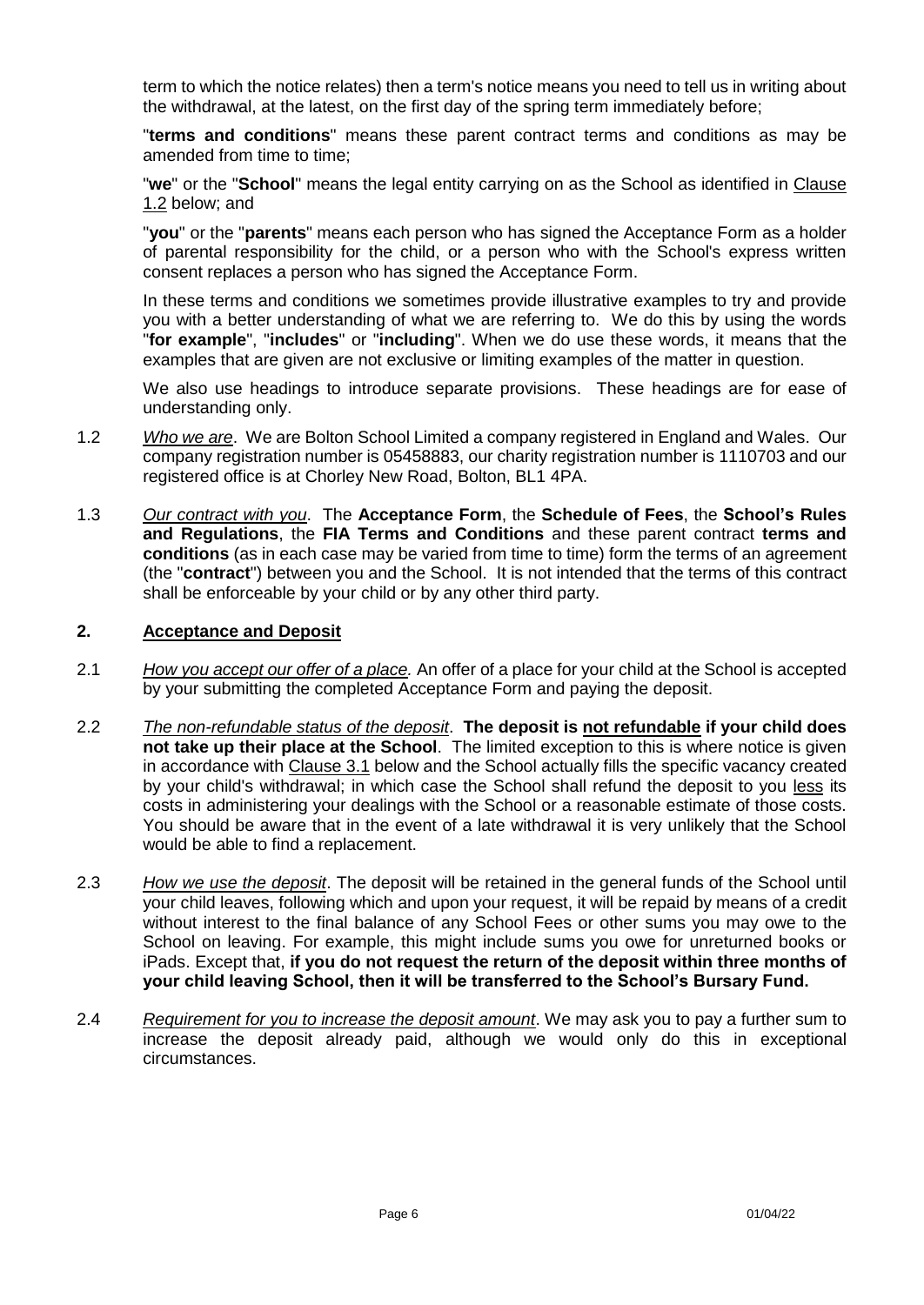**PLEASE READ THIS NEXT SECTION CAREFULLY** *- it deals with what you need to do if you wish to withdraw your acceptance of a place before your child joins the School and what happens if you withdraw at that stage.*

*The cancellation of a place which has been accepted can cause losses to the School, especially if it occurs after other families have taken their decisions about their children's schooling as it means we are less likely to fill the place. This is why we require the period of notice referred to in this section for a withdrawal, and why different consequences follow depending on whether we get that period of notice or not.*

# **3. Withdrawing your Acceptance of a Place before your child joins the School**

- 3.1 *Notice to withdraw your acceptance of a place before your child joins the School*. **If you wish to withdraw your acceptance of a place BEFORE your child starts at the School you must either give us a term's notice to that effect or pay to the School a term's fees in lieu of notice**. This means that if, for example, your child is due to start at the School in September (at the start of an academic year) then you would need to tell us in writing that you wish to withdraw your acceptance of their place on or before the first day of the preceding summer term (ie, the final term of the previous academic year) or pay the fees in lieu referred to above.
- 3.2 *If we receive a term's notice*. **If you provide a term's notice, you will lose the deposit (subject to repayment under Clause 2.2 above if the specific vacancy created by your child's withdrawal is actually filled by the School) but no further fees will be payable**.
- 3.3 *If we do not receive that period of notice*. **If you do not provide us with notice before the first day of the term immediately preceding the term in which your child was due to start (or if no notice is provided at all) a term's fees will be payable by you and will become due and owing to the School upon demand as a debt. The term's fees will be charged at the rate applicable for the term immediately preceding the term when your child was due to start. The School will credit the deposit you have paid (without interest or any entitlement to repayment under Clause 2.2 above) to the payment of the term's fees you will owe us.**

#### **4. School Fees, Supplemental Charges and Payment**

- 4.1 *What the fees include*. Unless set out in the Schedule of Fees or notified to you at any time, the fees include the costs we incur in the usual course of educating your child. Extra-curricular activities may be charged separately. Fees will not be refunded or waived for absence through sickness, self-isolation, quarantine absence, family holidays or bank holidays.
- 4.2 *What the fees do not include: supplemental charges*. We refer to any items charged to you in addition to the fees as **supplemental charges**. By way of example, any extra-curricular activities (such as individual music lessons, trips and visits) in which you agree in advance your child may participate and which need to be paid for, will be supplemental to items met by the fees and charged for accordingly. Additional charges incurred by the School in providing for the special educational needs of your child may also be charged as supplemental to the fees, subject to your child undergoing a reasonable adjustment test.
- 4.3 *Applicable taxes.* All of the fees and supplemental charges are exclusive of any taxes, which will be added (where applicable).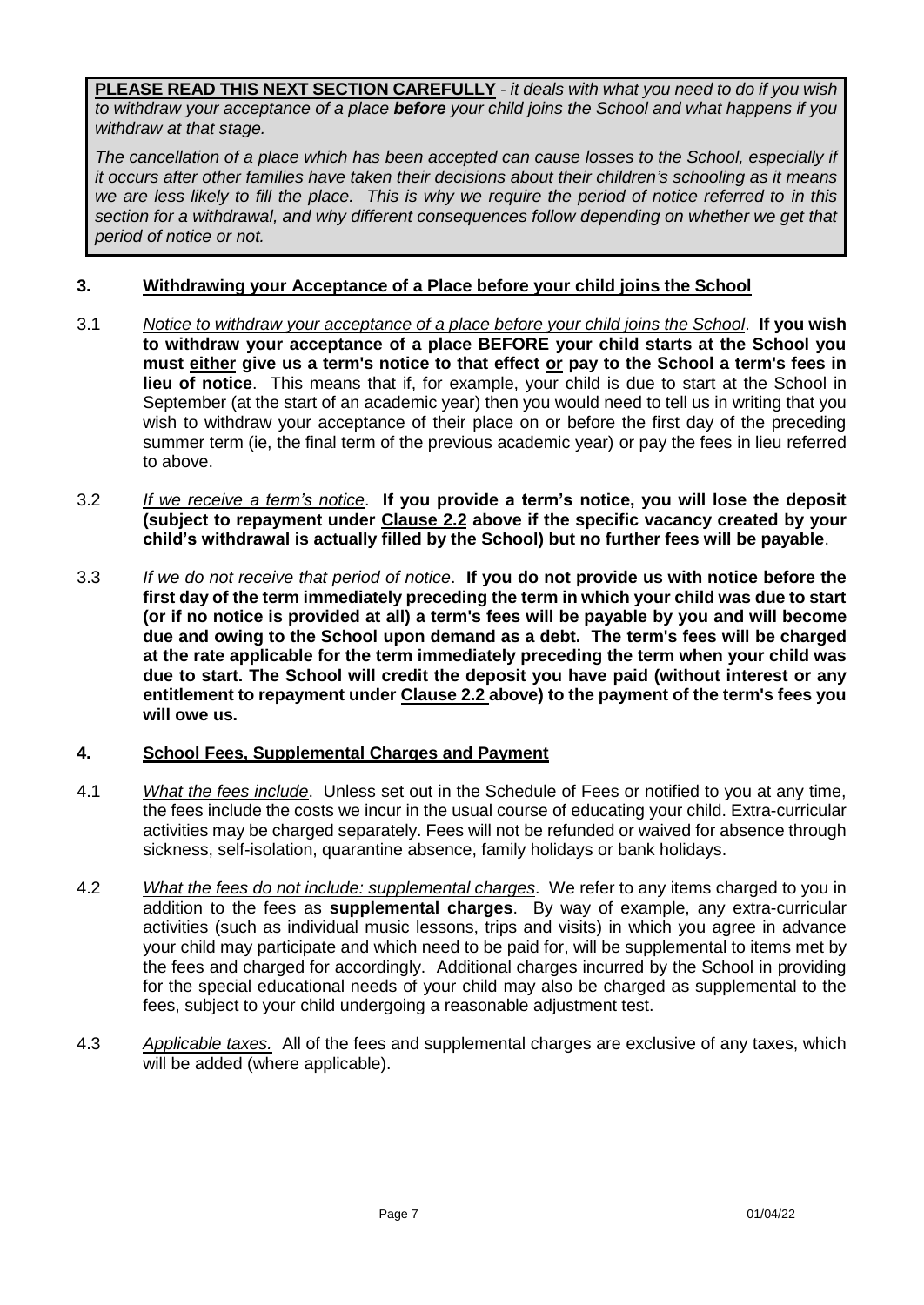**PLEASE READ THIS NEXT SECTION CAREFULLY** *- it deals with your responsibility to pay the fees and supplemental charges.*

- 4.4 *Who is responsible for payment*. **Each of you who has signed the Acceptance Form is liable for and must ensure that all of the fees and supplemental charges due are paid to the School. This is because our contract applies to both of you together and each of you on your own**. Each person who signs the Acceptance Form therefore has an individual responsibility to ensure that, between them, the fees and supplemental charges owing to the School are paid. In practice this means that if fees or supplemental charges have not been paid then in order to recover the outstanding payments, the School can seek payment of the full amount outstanding from either parent. The only exceptions to this are set out in Clause 4.5 immediately below.
- 4.5 *How one person can remove him/herself from their payment responsibility and circumstances where the School may agree to accept payment from a person who has not signed the Acceptance Form and is not a party to this contract*. A person who has signed the Acceptance Form may be removed from their payment responsibility under this contract by submitting a term's notice but that person **must** obtain the prior written consent of both the School and the other person who has signed the Acceptance Form before submitting such notice. Otherwise, each of you remains liable to the School for all of the fees and supplemental charges due in accordance with Clause 4.4 above UNLESS AND UNTIL the School (without obligation to do so) has expressly agreed in writing with each of you to look exclusively to any other person for payment of the fees and/or any supplemental charges.
- 4.6 *How bursary and scholarship awards are treated*. If your child has been awarded a bursary or scholarship, your responsibility will be to pay for the amount of fees due after taking account of that award. **An award may be withdrawn in accordance with (or by reference to) the terms upon which such award is made and/or if, in the opinion of the Head, your child's attendance, progress, performance and/or behaviour (and/or your behaviour or conduct (or the behaviour or conduct of one of you)) no longer merit the continuation of the award. Any such withdrawal of an award will not operate so as to increase the fees due in respect of a term which has already commenced.** Where it appears likely to the Head that an award may be withdrawn from your child, you will be notified in advance. If within fourteen (14) days following the withdrawal of a scholarship or bursary your child is withdrawn from the School, no fees in lieu of notice will be payable by you. This will give you enough time to decide whether you want to continue to educate your child at the School.
- 4.7 *How the fees are charged and payment requirements*. The annual fees are divided into three equal parts and charged termly regardless of the length of any term. An annual fee bill will be sent to you before the start of the Autumn term. You may pay by either termly or monthly instalments. The payment schedule which accompanies the fee bill will show the timing of either 3 termly payments falling due on the first day of each term or 12 monthly payments falling due on either the  $3<sup>rd</sup>$ , 16<sup>th</sup> or 29<sup>th</sup> of each month. If you pay monthly, the monthly payment instalments collected from September through to December will relate to the first term's charge, from January through to April will relate to the second term's charge and from May through to August will relate to the final term's charge. Direct debit is the preferred method of payment. The fee bill will be sent to you (or such other person(s) the School may have agreed separately shall pay the fees under Clause 4.5 above). **We may not allow your child to attend the School if you do not pay the amount due for each term on or before the due date(s) for that term's payment instalment(s).**
- 4.8 *Payment of supplemental charges*. All supplemental charges will be clearly noted on the invoice.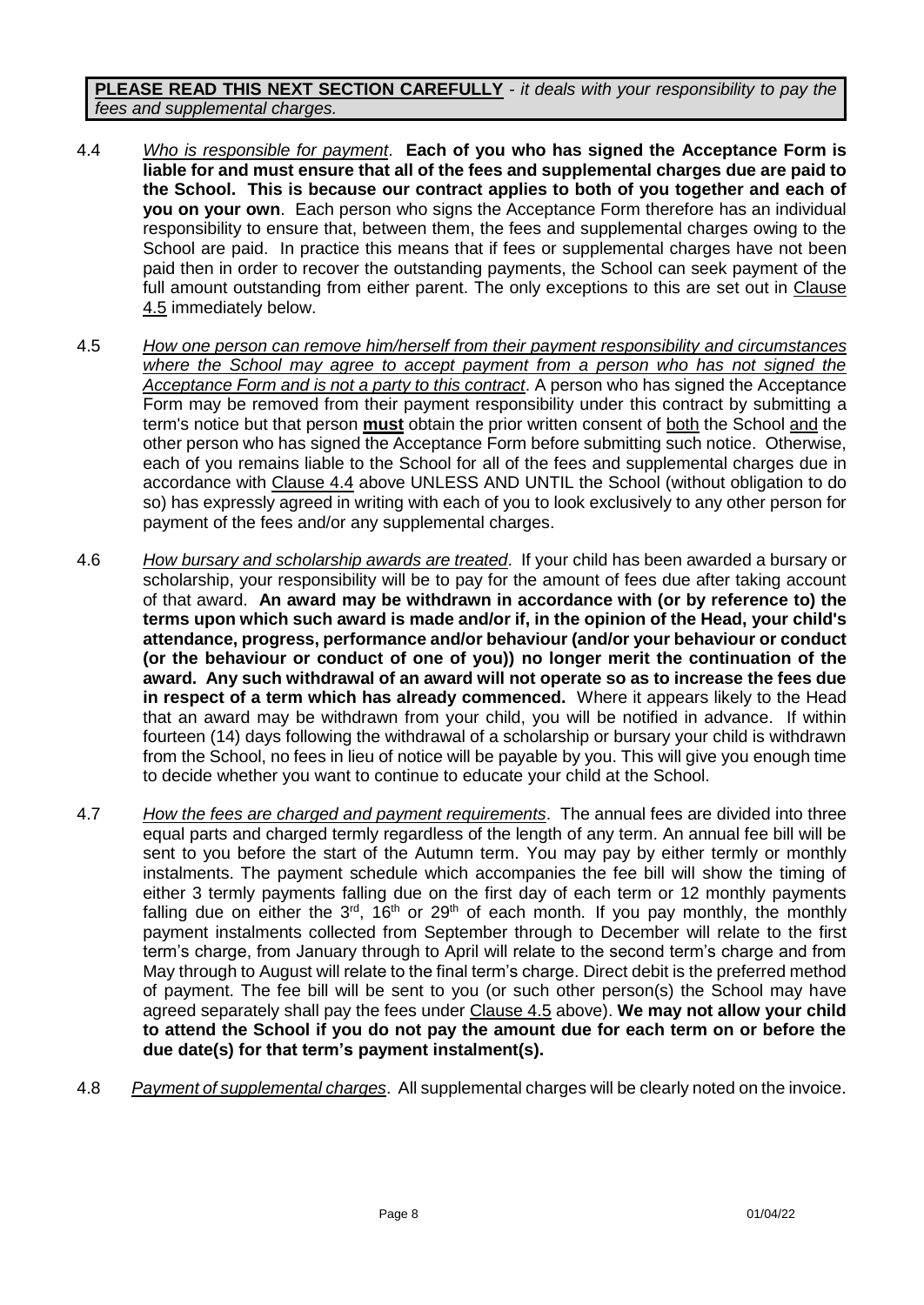**PLEASE READ THIS NEXT SECTION CAREFULLY** *- it sets out what rights we have, and what action we may take, if fees and/or supplemental charges are not paid in accordance with these terms and conditions.*

- 4.9 *Non-payment of fees: refusal to attend school*. **We may refuse to allow your child to attend the School or withhold any references while fees remain unpaid or there is a persistent failure by you to pay the fees on time**.
- 4.10 *Non-payment of supplemental charges: refusal to participate in the relevant activity*. **We may refuse to allow your child to participate in the relevant extra-curricular activity, or sit the relevant public examination(s), while the applicable supplemental charge for that activity or examination(s) remains unpaid**.
- 4.11 *We can charge interest if you pay late*. If you do not make any payment to the School by the due date for payment (see Clauses 4.7 and 4.8 above) we may charge interest to you on the overdue amount at the rate of 3 per cent a year above the base rate from time to time of the School's bank. Unless we tell you otherwise in writing, this interest will accrue on a daily basis from the due date until the date of actual payment of the overdue amount, whether before or after we obtain a court judgment against you. **You must pay the School the interest together with the overdue amount**.
- 4.12 *We can recover our costs for recovering late or non-payments*. You will be responsible for paying the costs we incur in recovering, or attempting to recover, any unpaid fees or supplemental charges from you (including reasonable legal costs, ie costs that would be allowable by the courts if judgment was made in the School's favour).
- 4.13 *We can notify other educational institutions of your outstanding payments*. **We may inform any other school or educational establishment to which you propose to send your child of any outstanding fees or supplemental charges**.

**PLEASE READ THIS NEXT SECTION CAREFULLY** *- it sets our right to increase the fees during the course of your child's time at the School.*

- 4.14 *Our ability to increase the fees*. **We will review our fees during the course of your child's education (usually annually) and may increase them. Notice of an increase in the fees will be sent to you before the end of the penultimate term before the increase is to take effect. This will allow you time to consider the increase and, if you wish to withdraw your child from the School before the proposed increase is set to take effect, then you will have sufficient time to provide the required term's notice of withdrawal to the School under Clause 5.1 below.** In exceptional cases we may need to make a supplementary midyear surcharge for certain items in addition to the fees already notified to you. We would not normally expect this to be necessary, however it might occur if the cost of a specific commodity were to increase mid-year, exponentially. For example, if the price of fuel were to temporarily increase exponentially, then there may need to be a temporary surcharge applied to coach fares.
- 4.15 *Fees and supplemental charges will not be reduced due to your child's absence*. Fees and any agreed supplemental charges will not be reduced or refunded as a result of absence due to illness, self isolation, quarantine requirements or otherwise, or as a result of your child being required to study from home as a result of us providing educational services remotely for whatever reason. If your child takes study leave at home before or during public examinations, or stays at home following those examinations, or if a term is shorter than others (or shortened), no reduction of fees will be made in respect of any periods spent at home.
- 4.16 *Information on your identity and the source of funds*. From time to time we may ask you to provide us with information, that we consider to be satisfactory, so that we can verify your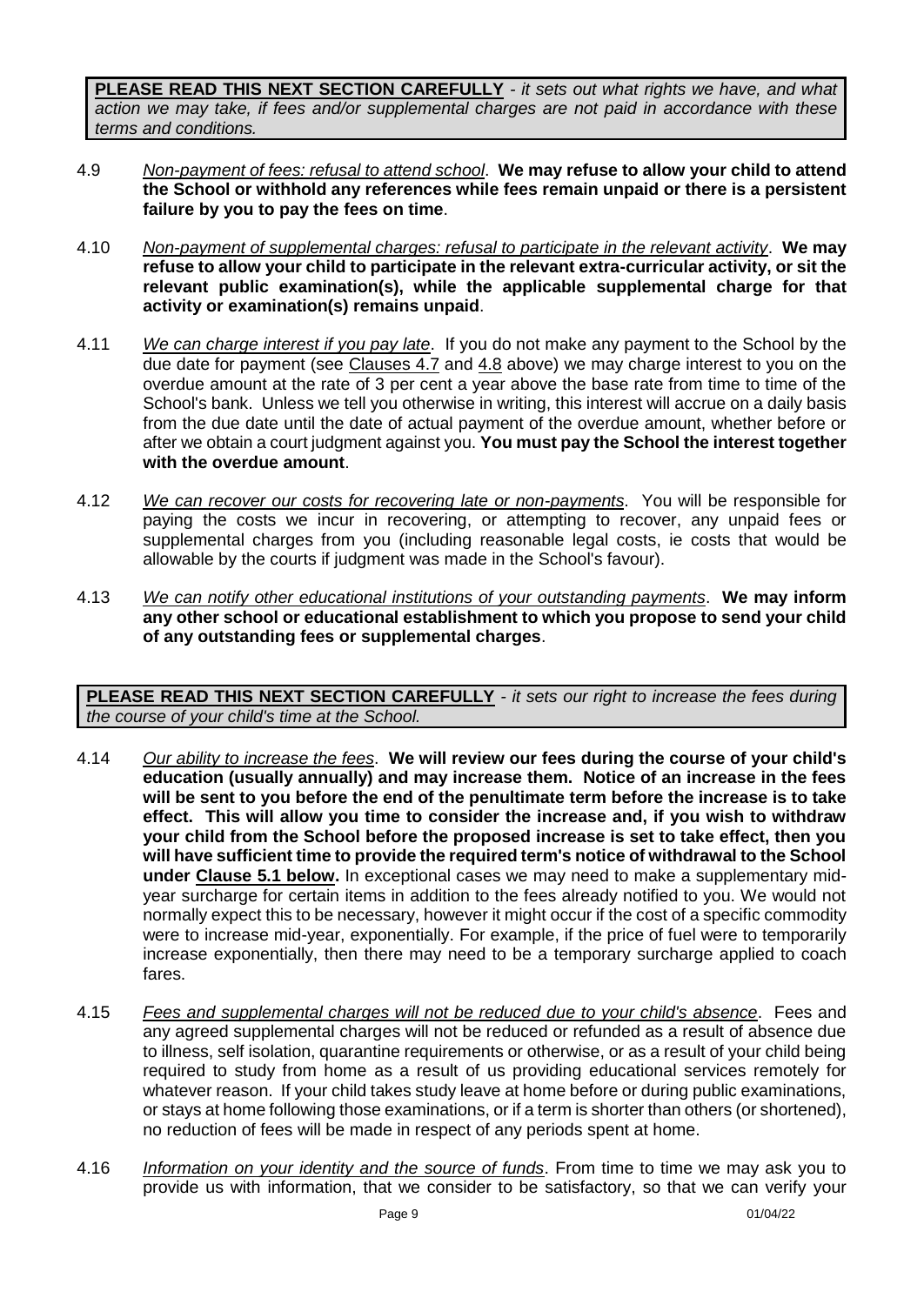identity, your child's identity, your child's right to enter, live and study in the United Kingdom; and the source of funds you are using to pay the fees. You must provide the School with the information and documentation we ask for.

- 4.17 *Allocation of payments to your fees account.* Except where expressly agreed with you to do otherwise, the School shall be entitled to allocate payments from you to your account as it sees fit. The School shall be entitled to allocate a payment made in respect of one child to the unpaid account of any other child of yours at the School.
- 4.18 How fees are discharged under our 'Fees In Advance' (FIA) scheme, and your continued responsibility to pay any outstanding or additional amounts still owed to the School. Where you and the School have entered into an agreement incorporating the FIA Terms and Conditions (ie, where you have made a 'lump sum' capital payment in respect of all or part of the fees due under this contract) the School will administer such capital sum to meet the fees pursuant to the FIA Terms and Conditions PROVIDED THAT you meet the difference between the amount per term applied by the School under the FIA Terms and Conditions and the total fees and supplemental charges due in respect of your child each term under this contract. The School will provide a termly statement of account in respect of the fees and supplemental charges and the difference will be payable in accordance with the terms of this contract.

**PLEASE READ THIS NEXT SECTION CAREFULLY** *- it sets out what period of notice we require from you if you wish to withdraw your child from the School or remove your child from participating in an activity for which there is a supplemental charge.*

*Due to the termly organisation and allocation of resources we will charge you if you do not provide us with the required period of notice to cover the School's losses. In such circumstances we require you to pay us a sum equivalent to the fees and/or supplemental charges you would have paid had the required period of notice been given – we refer to the relevant sum as "fees in lieu of notice" or "FILON".* 

# **5. Notice Requirements**

- 5.1 *Notice to withdraw your child from the School*. **If you wish to withdraw your child from the School (other than at the normal leaving date which is at the end of year 13), you must either give us a term's notice to that effect or pay to the School a term's fees in lieu of notice, at the rate that would have been charged for the final term of provision if a term's notice had been given**. The School will credit the deposit you have paid (without interest or any entitlement to repayment under Clause 2.2 above) to the payment of any such fees in lieu of notice. This means that if, for example, you wish to withdraw your child with effect from the start of the autumn term (ie, at the start of an academic year) then you would need to tell us in writing that you wish to withdraw your child on or before the first day of the preceding summer term (ie, the final term of the preceding academic year) or pay the fees in lieu of notice referred to above. **The requirement for this notice to be given applies to all pupils including those who will not be transitioning from Pre-School to Infants, from Infants to Juniors, and from Juniors to Seniors – in all of these cases you must give us a term's notice if you wish to withdraw your child from School.**
- 5.2 *When the relevant amount in lieu of notice must be paid*. In cases under 5.1 above, the appropriate amount of fees in lieu of notice will become payable by you upon demand.
- 5.3 *Notice to withdraw your child from participating in an activity covered by a supplemental charge*. If you wish to withdraw your child from an activity charged for as supplemental, you must either give a term's notice to that effect or pay to the School as a debt a term's charges for the activity in which your child has ceased to participate. For example this includes the coach service described in clause 5.5 and the individual music tuition described in clause 5.6.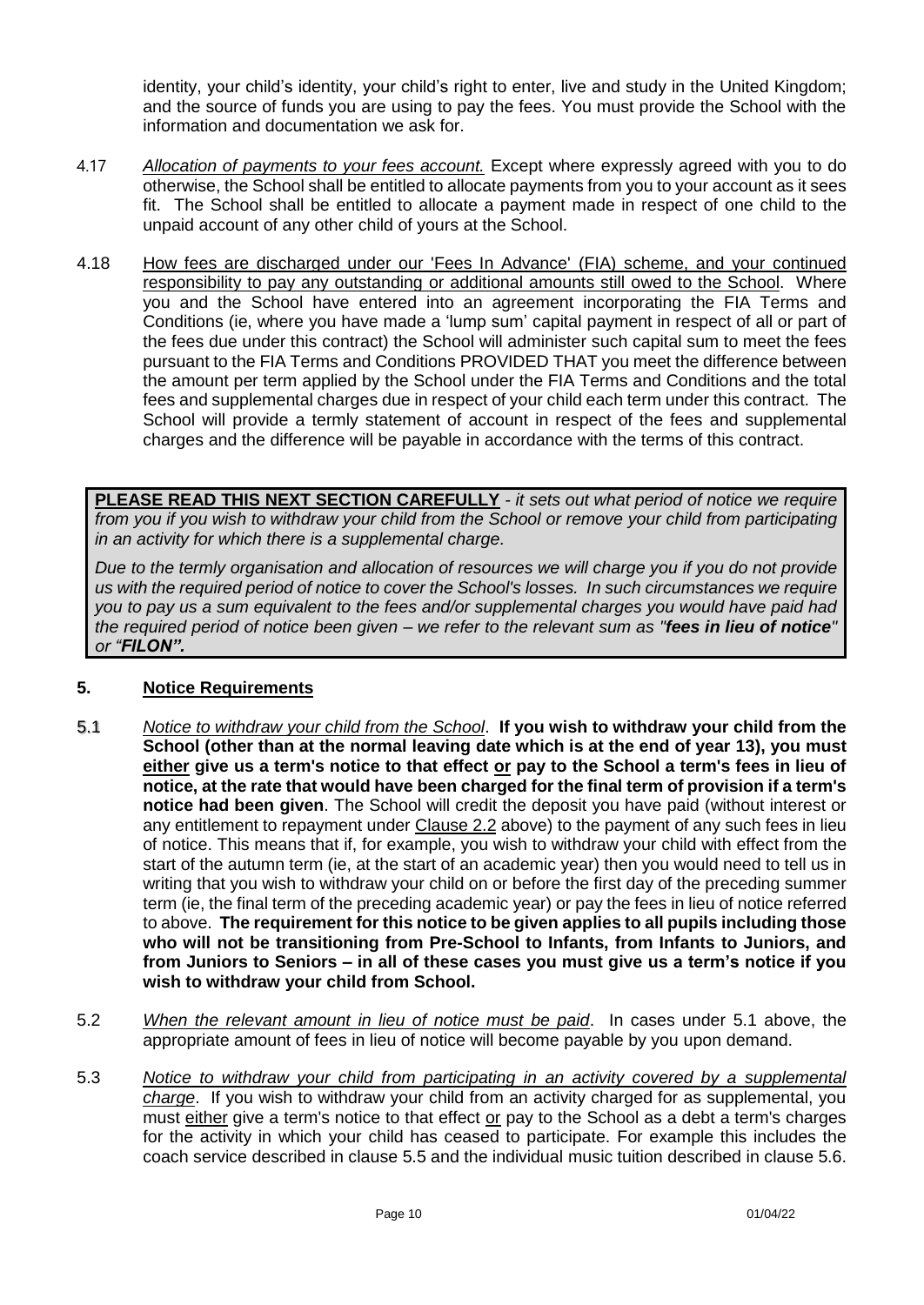- 5.4 *Withdrawal part-way through a term does not reduce the amount you owe to the School*. **It is not possible for you to reduce the amount of fees or supplemental charges due, or to obtain a refund of fees or supplemental charges, by withdrawing your child or by your child's ceasing to participate in an activity part-way through a term**.
- 5.5 *Notice to withdraw your child from the School's coach service.* **If you wish to withdraw your child from the School's coach service (other than at the normal leaving date which is at the end of year 13), you must either give us a term's notice to that effect or pay to the School a term's coach fees in lieu of notice as a debt, at such rate as would have been charged for the final term of provision if a term's notice had been given**. If the Pupil behaves in a manner that compromises the safety or well-being of the driver or other passengers on the coach, or in any way breaches the School's disciplinary policy while using the coach service, the place will be cancelled and there will be no refund of fees paid. No refund of fees will be given where the coach route is altered due to circumstances beyond the control of the School.

# **6. School's Rules and Regulations**

- 6.1 *Compliance with the School's Rules and Regulations*. It is a condition of remaining at the School that you and your child comply with the School's Rules and Regulations. In addition, you must ensure that your child attends School punctually and that your child conforms to any rules of appearance, dress and behaviour as we may issue (if not already included within the School's Rules and Regulations).
- 6.2 *We may undertake drug and/or alcohol testing of your child*. This would be performed under medical supervision where the taking of drugs and/or alcohol in breach of School rules is suspected, with the aim of safeguarding the health and safety of all pupils.
- 6.3 *Monitoring your child's telephone, email and messaging communications, internet and Wi-Fi use, and use of social media*. The School may, subject to applicable data protection legislation, monitor your child's telephone, email and messaging communications, internet and Wi-Fi use, and use of social media. We may do this for various reasons, including ensuring compliance with the School's Rules, Regulations and Behaviour Management Policies or where it is appropriate for the School to do so (or indeed necessary) in connection with the School's legal and/or other duties and responsibilities or other legitimate purposes or good practice requirements.

# **7. Suspension, Exclusion and Required Removal**

- 7.1 *The Head's discretion to suspend or exclude your child from the School.* The Head may in his or her discretion suspend or, in serious or persistent cases, exclude your child from the School if the Head considers that your child's conduct or behaviour (including behaviour or conduct outside school) is unsatisfactory and the suspension or exclusion is in the School's best interests or those of your child or other children.
- 7.2 *Where you can find examples of offences punishable by suspension or exclusion.* The School's Exclusion, Removal and Review Policy and Procedure sets out examples of offences likely to be punishable by suspension or exclusion. These examples are not exhaustive and the Head may decide that suspension or exclusion for a lesser offence is justified where there has been previous misbehaviour. All aspects of your child's record at the School may be taken into account.
- 7.3 *The Head's discretion to require you to remove your child from the School*. Instead of exclusion or suspension, the Head may in his or her discretion require you to remove your child from the School if the Head considers that:
	- Page 11 01/04/22 7.3.1 your behaviour or conduct (or the behaviour or conduct of one of you): is unreasonable; and/or adversely affects (or is likely to adversely affect) your child's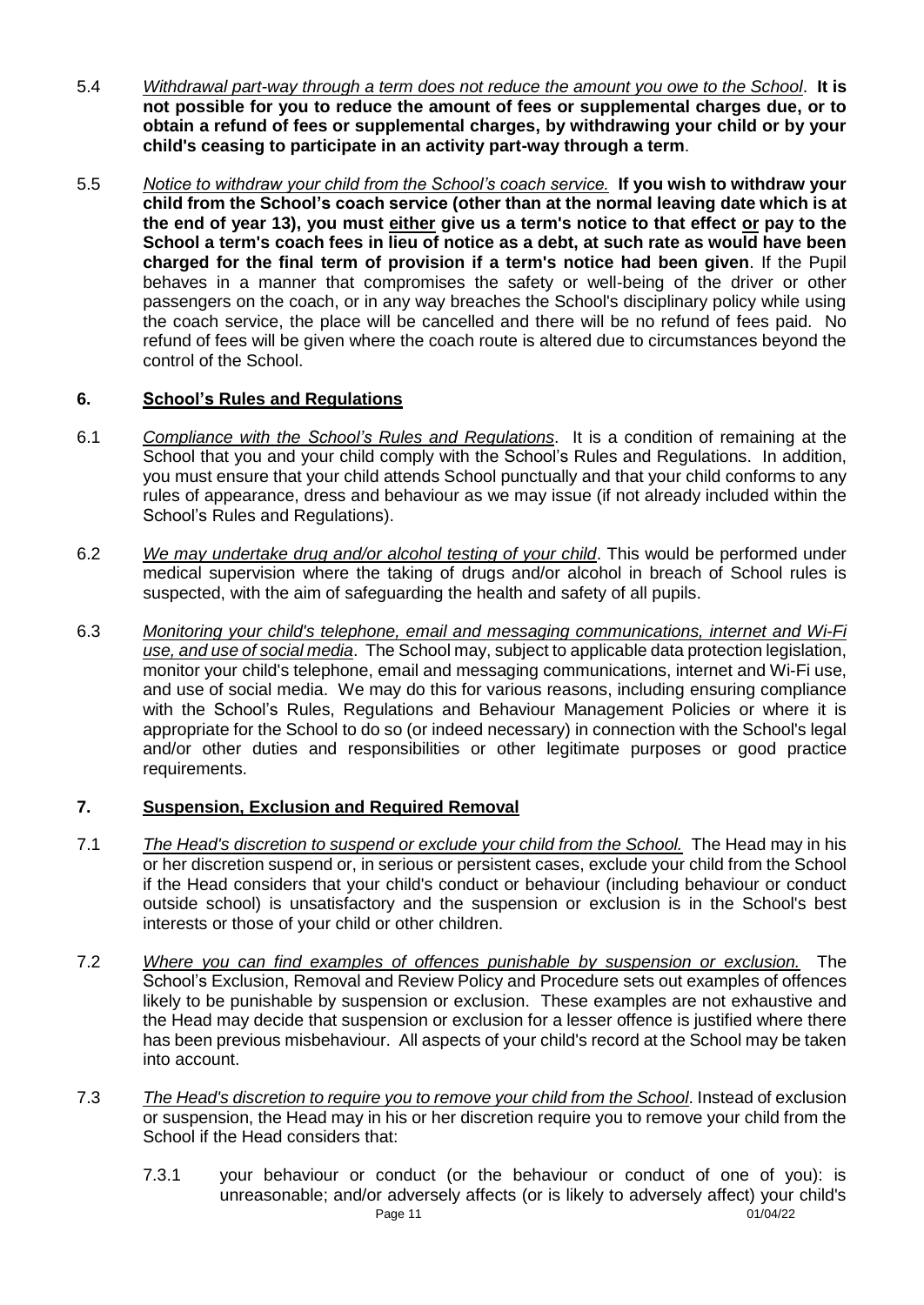or other children's progress at the School, or the wellbeing of School staff; and/or brings (or is likely to bring) the School into disrepute; and/or is not in accordance with your obligations under this contract; or

7.3.2 your child's attendance or progress at the School is unsatisfactory and, in the reasonable opinion of the Head, the removal is in the School's best interests and/or those of your child or other children. If this happens, fees in lieu of notice will not be payable and any prepaid fees and/or supplemental charges for the period after the removal (including, if applicable, the deposit held by the School) will be refunded.

#### 7.4 *What happens if your child is suspended, excluded or removed from the School*.

- 7.4.1 Should the Head exercise his or her right under either Clause 7.1 or Clause 7.3 above you will not be entitled to any refund or remission of fees or supplemental charges due (whether paid or payable) in or relating to the term in which your child is excluded, suspended or removed and (save in the case of suspension) the deposit will be forfeited meaning that the School will retain the deposit. If you are required to remove your child from the School as a result of the Head exercising his or her discretion under Clause 7.3.2 then the deposit will be credited in the usual way (see Clause 2.3).
- 7.4.2 If your child is excluded or you are required to remove your child from the School, fees in lieu of notice will **not** be payable and any fees and/or supplemental charges that have been prepaid for or relating to any term after the exclusion/required removal will be refunded.
- 7.5 *Impact of exclusion or required removal on this contract.* This contract will terminate with immediate effect if your child is excluded or if you are required to remove your child from the School.
- 7.6 *Your right to have decisions to exclude or require the removal of your child reviewed*. You are entitled to have any decisions taken by the School and/or Head to suspend, exclude or require the removal of your child under this Clause 7 reviewed. Any such review shall be governed by the School's Exclusion, Removal and Review Policy and Procedure.

#### **8. The School's Obligations**

- 8.1 *The period of your child's schooling*. Subject to these terms and conditions, the School will accept your child as a pupil of the School and register your child on the School's statutory register from the time of joining the School until the end of his or her schooling. The School shall not be obliged to permit your child to enter the Pre-School, Infant, Junior, Senior School or Sixth form unless satisfied that it is appropriate to do so having regard to his or her academic attainments and all other relevant circumstances. The School may make a decision as to whether your child may join the Sixth form after the results of GCSE or equivalent examinations are known, and may make entry to the Sixth form conditional upon the results of such examinations. **However, except where the School agrees otherwise in writing and even where the School has imposed conditions on entry into the Sixth form, if you wish to withdraw your child prior to entering the Sixth form, Clause 5.1 applies and you will either need to give us a term's written notice or pay us a term's fees in lieu of notice.**
- 8.2 *The scope of our duty to exercise reasonable skill and care for your child's education and welfare*. While your child remains a pupil of the School, we will exercise reasonable skill and care in respect of his or her education and welfare. This obligation will apply during school hours and at other times when your child is permitted to be on School premises or is participating in activities organised by the School. **We cannot accept any responsibility for the welfare of your child while off the School premises unless he or she is taking part in a school activity or otherwise under the direct supervision of a member of School staff**.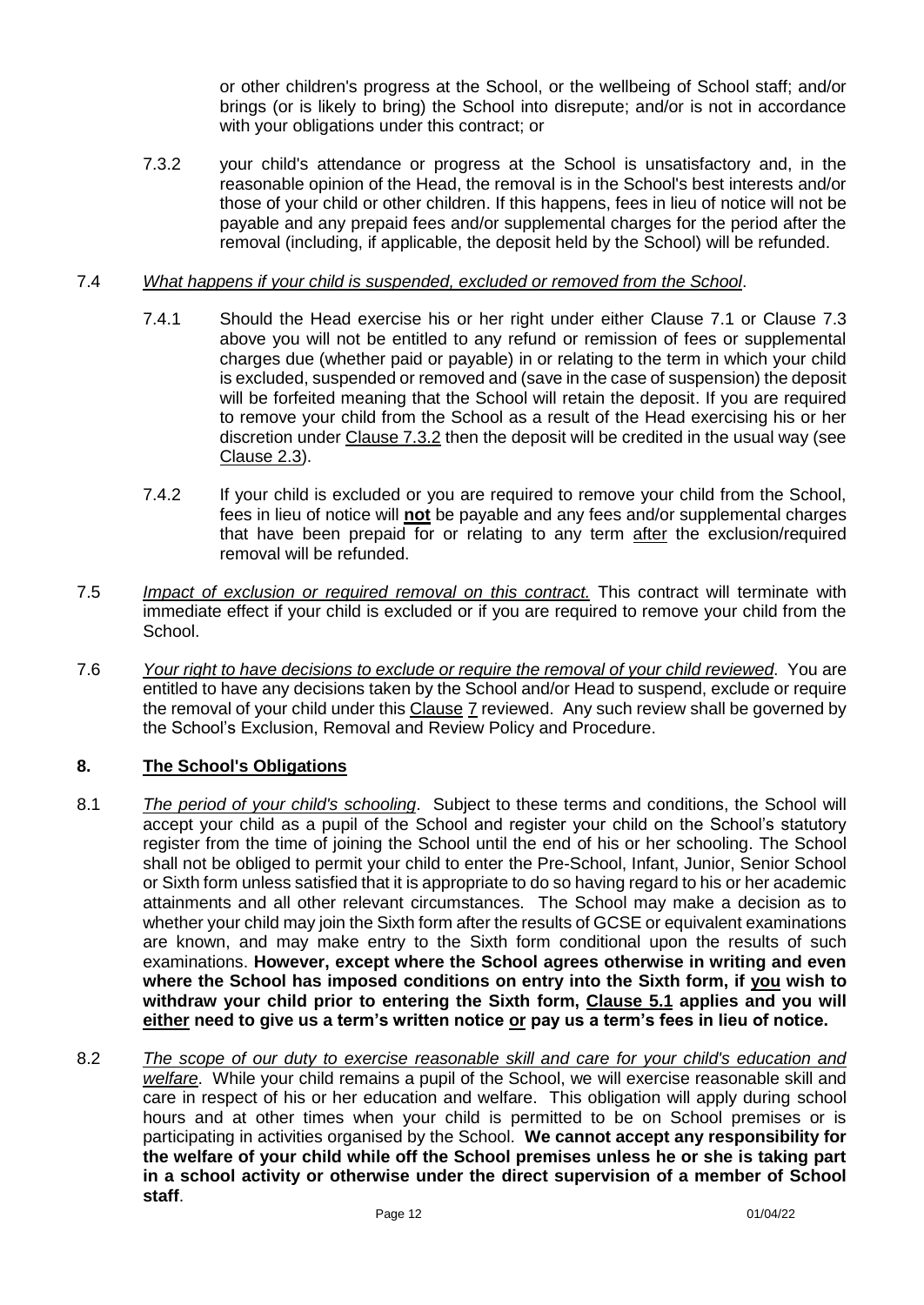- 8.3 *Consent to participation in contact sports and similar activities*. Unless you notify us to the contrary, you consent to your child participating, under supervision, in contact sports and in other normal sports and activities which may entail some risk of physical injury.
- 8.4 *What happens if your child needs urgent medical attention*. If your child requires urgent medical attention while under the School's care, we will if practicable try to contact you to obtain your prior consent. **However, if it is not practicable to contact you we will make the decision on your behalf if, for example, consent is required for urgent treatment recommended by a doctor or other medical practitioner (including anaesthetic or operation, or blood transfusion (unless you have previously notified us you object to blood transfusions))**.
- 8.5 *Our right to make changes at the School*. Our prospectus and website describe the broad principles on which the School is presently run. However, from time to time it may be necessary to make changes to any aspects of the School, including the curriculum or the manner of providing education for your child (including by providing such education remotely (whilst your child remains at home, for example, where the School is required to close the School premises)).
- 8.6 *We will give you notice of significant changes*. Where practicable we will give you notice of any planned changes that we regard as significant to your child's education prior to the end of the penultimate term before the change is to take effect. This will allow you time to consider the proposed change and, if you wish to withdraw your child from the School before the proposed change is set to take effect, then you have sufficient time to provide the required term's notice of withdrawal to the School under Clause 5.1 above.
- 8.7 *Monitoring your child's progress at the School*. We will monitor your child's progress at the School and produce regular written reports. **We will advise you if we have any concern about your child's progress but we do not undertake to diagnose dyslexia, dyspraxia, dyscalculia or other conditions.** A formal assessment can be arranged either by you or by the School at your expense. If you have any concerns which suggest to you that your child has a Special Educational Need or Disability, you should raise these with your child's headteacher or another suitably senior member of staff, such as the Head of Learning Support/ SENCO or equivalent in your child's School. You should not seek a diagnosis by an outside practitioner before discussing the situation with the School as the School is obliged to validate the credentials of any practitioner on whose report the School relies, for example for access arrangements in external examinations.
- 8.8 *Religious observance and relationships and sex education and health education*. Religious observance, relationships and sex education and health education at the School will be conducted in accordance with the School's policies.
- 8.9 *Consent for educational visits and transport*. Unless you notify us to the contrary, you consent to your child participating in educational visits which do not involve an overnight stay, travel overseas or hazardous activities. You consent to your child travelling by any form of public transport and/or in a vehicle driven by a responsible adult who is duly licensed and insured to drive the vehicle.

# **9. The Parents' Obligations**

- 9.1 *We require your co-operation*. In order to fulfil our obligations under this contract and to maintain a constructive relationship with you, we, the Head and School staff, need your cooperation, including in particular by you fulfilling your own obligations under this contract.
- 9.2 *Examples of the co-operation and assistance we require*. You must co-operate with the School and School staff in good faith, including by: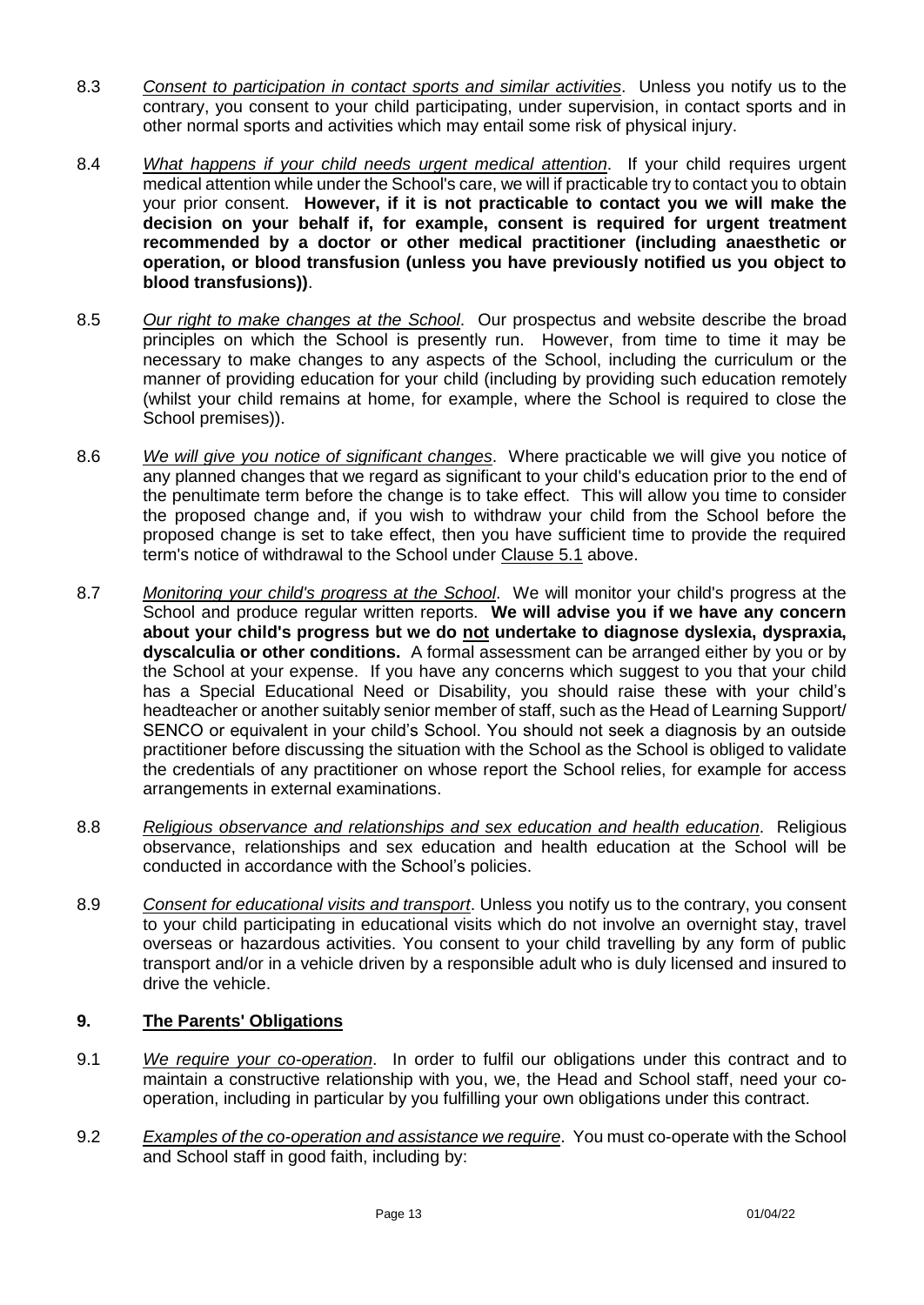- 9.2.1 maintaining a constructive relationship with School staff (including where the School is exercising its rights and performing its obligations under this contract and including in the tone, content, volume and/or nature of your communications with the School);
- 9.2.2 encouraging your child in his or her studies, and giving appropriate support at home;
- 9.2.3 keeping the School up-to-date and informed of matters which affect or may affect your child (including circumstances which arise at any time that affect or may affect your ability to pay the fees and supplemental charges for your child);
- 9.2.4 ensuring that all details or other information notified or otherwise disclosed to the School about you and/or your child are accurate, truthful and not misleading and that relevant details and information (or changes to them) are not withheld;
- 9.2.5 providing cooperation and assistance to the School so that your child can participate in, and benefit from, the School's provision of education;
- 9.2.6 attending meetings and keeping in touch with the School where your child's interests so require:
- 9.2.7 ensuring your child's participation in School sports takes precedence over commitments to sports and other clubs outside the School. Any waiver of this requirement shall be at the sole discretion of the Head following the Parents' written request; and
- 9.2.8 ensuring that your child attends School punctually every day that School is in session unless you have provided a legally valid reason why s/he is unable to do so, for example because s/he is unwell, or you have received authorisation from the Head that s/he may be absent, for example to take part in a sports fixture arranged by a body other than School.
- 9.3 *You must notify us of your child's health/medical conditions, including any medically diagnosed allergies or special educational needs*. **It is a condition of your child's joining and remaining at the School that you complete and submit to the School a medical questionnaire in respect of your child.** You must inform the School of any health or medical condition, special educational need(s), disability or allergies that your child has or subsequently develops, whether underlying long-term or short-term, including any infections. You must also provide us, whether upon further request by the School or otherwise, any reports or other materials relevant to any of the same. **If you withhold from us or otherwise misrepresent to us information of this nature in particular, please be aware that this may result in us exercising our right to end this contract under Clause 14.1.2 below**.
- 9.4 *Circumstances where we may require you to keep your child away from School*. If the School so requires due to a health risk either presented by your child to others or presented to your child by others or by reason of a virus, pandemic, epidemic or other health risk, you may be required to keep your child at home and not permit him/her to return to the School until such time as the health risk has passed. Where it is considered appropriate, we will try to continue providing education to your child remotely during such period (including, for example, by sending you/your child work assignments electronically or by post).
- 9.5 *You must notify us of any special arrangements needed for your child*. You must inform the School of any situations where special arrangements may be needed for your child, including for their education or welfare.
- Page 14 01/04/22 9.6 You must notify us of any court orders that relate to, or that may impact upon, the provision of education to your child. You must inform the School if, at any time prior to or during your child's time at the School, a court order is put in place or an undertaking is given to a court in respect of (or relating to) your child's attendance at the School (including its premises) and/or the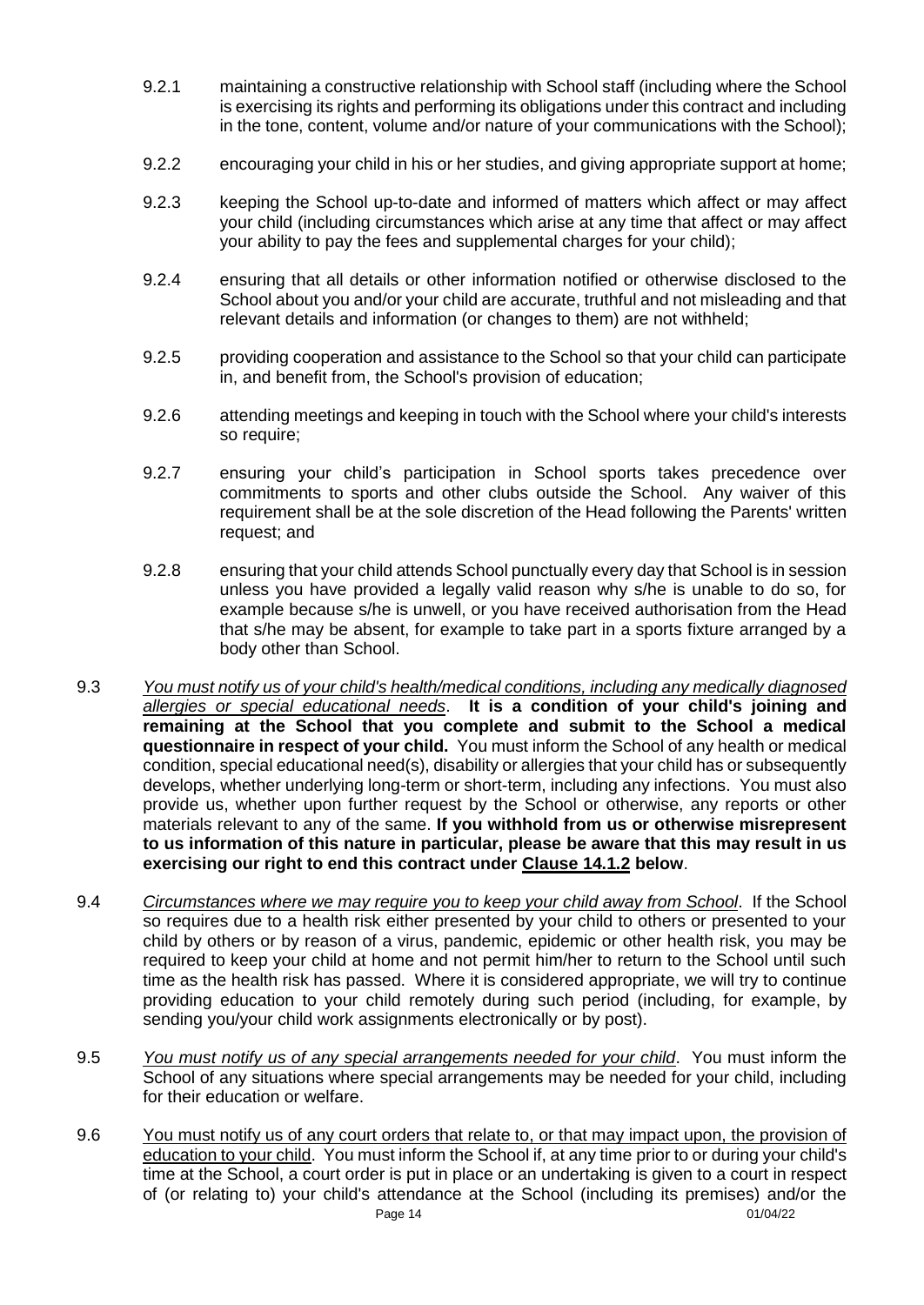School's provision of education to your child. This would include any court order or undertaking given to a court which may deal with or impact upon in any way: (i) your child's living and/or contact arrangements; (ii) your child's education, welfare and/or upbringing; (iii) the payment of fees and/or supplemental charges; and/or (iv) your exercise of parental responsibility in respect of your child. In any such circumstances you must (whether upon request or otherwise) promptly provide the School with relevant information, including copies of the relevant court order(s) or undertaking(s) (or the relevant parts of them) having obtained the permission of the court if necessary.

- 9.7 *We are entitled to expect that parents have consulted with each other regarding decisions relating to your child*. You (and each of you as the holders of parental responsibility for your child) acknowledge and agree that, prior to and during your child's time at the School, the School is entitled to assume that you have consulted with each other so far as decisions regarding your child are concerned. Accordingly, you (and each of you) accept that the School is entitled to treat:
	- 9.7.1 any instruction, authority, request or prohibition received from one of you as having been given on behalf of both of you; and
	- 9.7.2 any communication from the School to one of you as having been given to both of you.

**PLEASE READ THIS NEXT SECTION CAREFULLY** *– it sets out who needs to sign a notice of withdrawal of your child.*

- 9.8 *You must notify us of your child's absence from School*. The School must be informed as soon as possible by telephone or by email on the day of absence of any reason for your child's absence from School. The School may make separate provision for this reason to be confirmed in writing on the child's return to School. Absence is only permissible for illness, without prior authorisation of the Head. Reasons for authorised absence are in line with national guidelines.
- 9.9 *Parents must notify us if they will be absent for a period of time*. If at any time during your child's time at the School you (or either of you) will not be in the United Kingdom overnight or will otherwise be absent from your main residential address overnight then you must inform the School immediately in writing and provide the details required by the School as a result, including the name and contact details for a 'responsible adult' for the period of your absence. The nominated 'responsible adult' (or 'educational guardian') will be delegated the authority by you to make decisions relating to your child during your absence, including where the School is not able to contact you. For the avoidance of doubt, this includes Sixth Formers and all pupils.
- 9.10 *Raising concerns with the School and making formal complaints*. If you have cause for concern as to a matter of safety, care, discipline or progress of your child you must inform the School without undue delay. Complaints should be made in accordance with the Complaints Procedure. A copy of the most up-to-date version of the Complaints Procedure is on the School's website and is otherwise available from the School at any time upon request.

#### **10. Insurance**

*Your responsibility to make your own insurance arrangements*. You must make your own insurance arrangements if you require cover for your child or their property while at School or for the payment of fees due to absence of your child or closure of the School premises.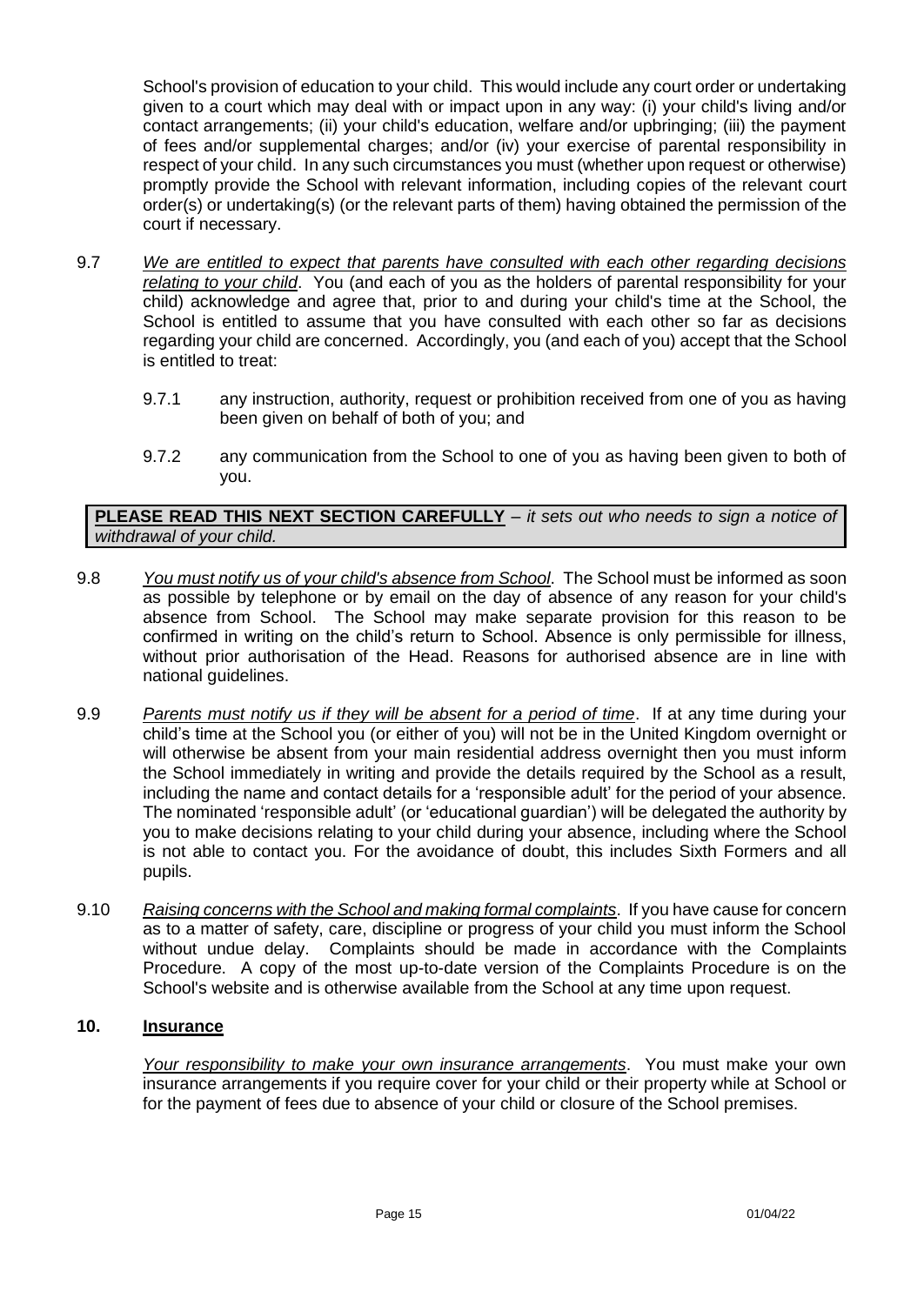**PLEASE READ THIS NEXT SECTION CAREFULLY** – *Although there will be circumstances when it is appropriate to seek parental consent, children's data protection and privacy rights are their own. The law considers that children of average maturity will, from the age of around 12 have sufficient awareness of their own privacy to make certain choices relating to their personal data themselves. Parents' views remain important, but sometimes the law will require us to give more weight to the decision the child makes about his or her own privacy.*

*For most purposes, it will not in fact be necessary or practical for us to obtain consent from you (or your child) for the use we make of your (or your child's) personal data. The law recognises this but also requires that, as far as possible, we set out clearly what these uses will be. Please also see our 'Privacy Notice' which is available on the School's website.*

## **11. How we may use Personal Information: References, Confidentiality and Data Protection**

- 11.1 *References for your child*. We may supply information and a reference in respect of your child to any educational institution which you propose your child may attend or, where applicable, to any prospective employer. Any reference supplied or received by us will be confidential. We will take care to ensure that all information that is supplied by us relating to your child is accurate and any opinion given on his/her ability, aptitude for certain courses and character is fair. However, we cannot be responsible for any loss you are or your child is alleged to have suffered resulting from opinions reasonably given, or correct statements of fact contained, in any reference or report given by us.
- 11.2 *We will need to use information relating to your child, and to you, for certain purposes connected with the running of the School*. This will include name, contact details, school records, photographs and audio-visual recordings, both whilst your child is at the School and after he or she has left, for the purposes of:
	- 11.2.1 managing relationships between the School and current pupils/parents and fulfilling our obligations to you, including educational and examination purposes, safeguarding, statutory reporting, health and safety, complaints, administration and processing of fees;
	- 11.2.2 promoting the School to prospective pupils/parents;
	- 11.2.3 publicising the School's activities; and
	- 11.2.4 communicating with the school community and the body of former pupils.

In respect of sub-clause 11.2.2 this includes use of such information by the School in/on the School's prospectus (in whatever format or medium it is produced/made available), the School's website(s) and (where appropriate) the School's social media channels.

#### 11.3 *You are required to update us of changes to information held, or in circumstances relating to, you and/or your child*. You must:

- 11.3.1 confirm (or update, if necessary), when requested, such information (and/or documentation) about you and/or your child that is held by the School; and
- 11.3.2 inform the School of any change to you or your child's circumstances (including, where applicable, in connection with your child's entitlement to enter, reside and/or study in the United Kingdom), or to information about you or your child that has previously been notified to the School, including relevant contact details.
- Page 16 01/04/22 11.4 *We will send information (eg, school reports) about your child to both of you as a matter of course*. Any person who has parental responsibility for your child is entitled to receive certain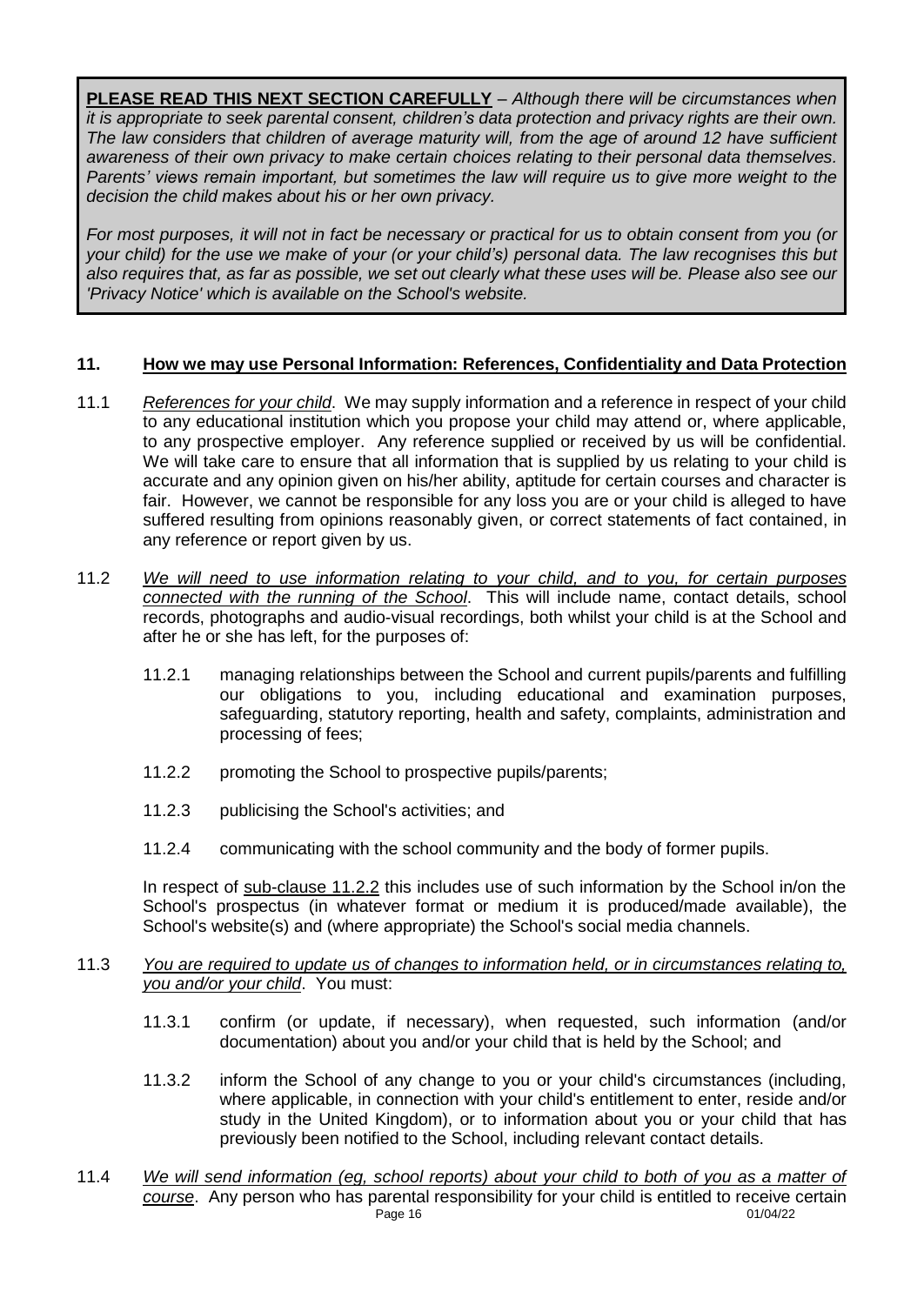information about your child from the School (including school reports, correspondence and other materials relating to his or her progress, development and/or education generally). The School will therefore disclose such information as a matter of routine to each such person unless the School is restricted from doing so by a court order (or similar direction) or by any other legal requirement or obligation (for example, under data protection law).

- 11.5 *Data Protection Law*. The School will process personal data about you and your child in accordance with data protection law, including the Data Protection Act 2018 (as it is amended or superseded) and other related legislation. We will process such personal data:
	- 11.5.1 as set out in this Clause 11, and in the School's *'Privacy Notice'* which is available on the School's website as may be amended from time to time;
	- 11.5.2 in order to comply with any court order, request from or referral to an appropriate authority, or legal, regulatory or good practice requirement; and
	- 11.5.3 to perform our obligations under this contract, and where otherwise reasonably necessary for the school's purposes.
- 11.6 *As a 'Student Sponsor' school we need to provide certain information to the Home Office*. In order to comply with our responsibilities as a licensed *Student Sponsor* for immigration purposes, we may need to provide information relating to you and/or your child's right to enter, reside and/or study in the United Kingdom to the Home Office (and to do so whether we actually sponsor your child or not). Such information may include information about your child's immigration status, attendance records, and any changes in your or your child's circumstances (including where your child is excluded, required to be removed, or this contract is terminated).

#### **12. Intellectual Property Rights**

*Recognising these rights*. We shall recognise any intellectual property rights created, generated or owned by or vested in your child. Conversely materials used that were provided by School shall remain the property of the School.

#### **13. Changes in Ownership, etc**

*The circumstances in which we may transfer this contract to someone else*. We may transfer our rights and obligations under this contract to another person or organisation. We will always tell you in writing if this happens and we will ensure that the transfer will not affect your rights under this contract.

**PLEASE READ THIS NEXT SECTION CAREFULLY** *- it sets out the rights we have, and that you have, to cancel this contract early (that is, before the normal leaving date for the end of your child's schooling*.

#### **14. Ending this Contract**

- 14.1 *Our rights to end the contract*. In addition to where this contract is terminated automatically as a result of an exclusion or required removal under Clause 7, the School may end this contract at any time by notice in writing to you, without any obligation to return any deposit or fees paid to you, if:
	- 14.1.1 you do not make a payment to us when it is due and you still do not make payment within fourteen (14) days of us reminding you that such payment is due;
	- Page 17 01/04/22 14.1.2 you (or either of you) make a serious misrepresentation of facts or circumstances to us, or you (or either of you) withhold important information from us, about you and/or your child or that is relevant to the provision of education by the School to your child (such as misrepresenting at any point in time (and whether by act, omission or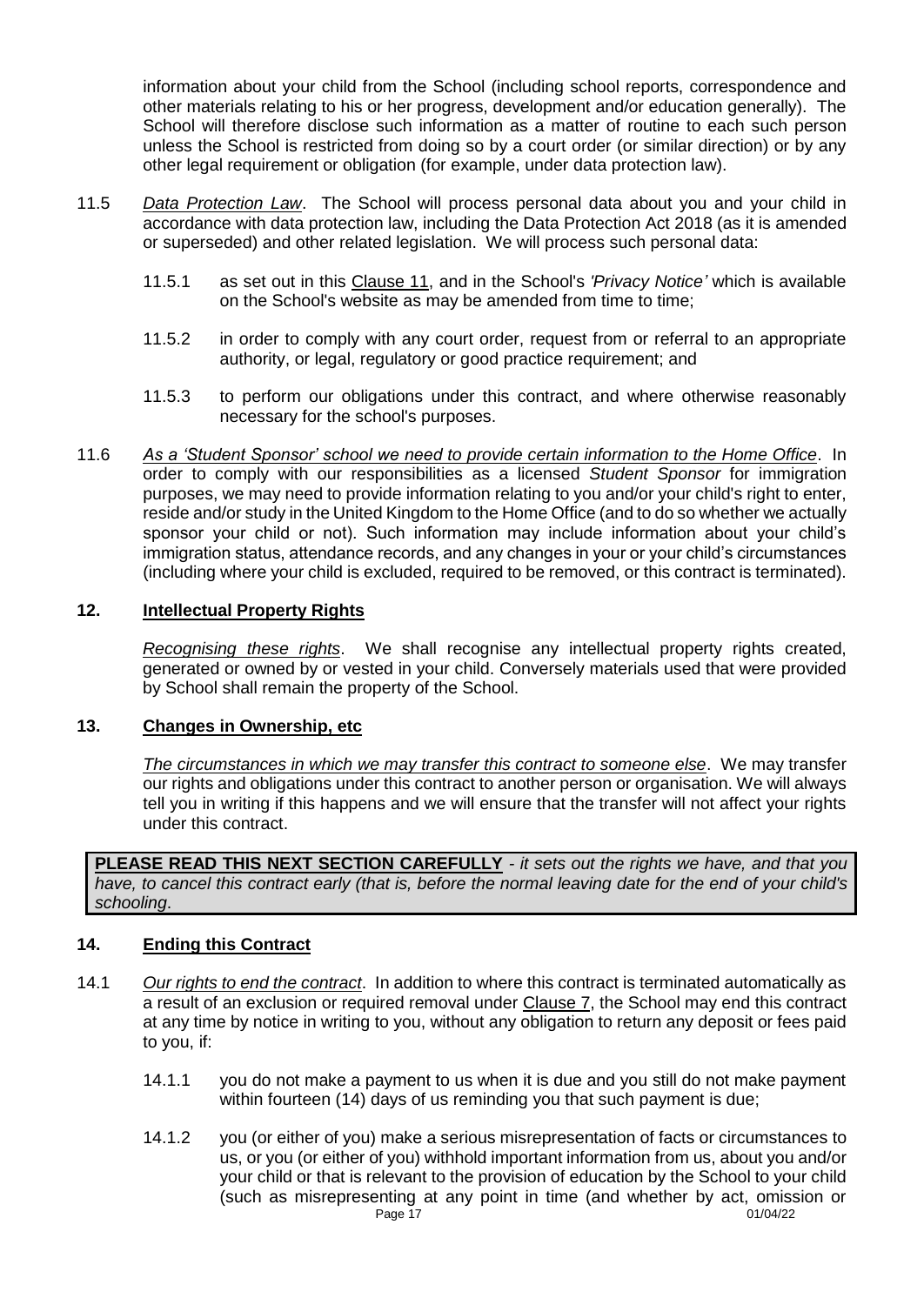withholding of information on your part) that you and/or your child is legally entitled to enter, reside and/or study in the United Kingdom when in fact you/your child is not or any information about your child's health, medical condition, special educational needs, disability or allergies);

- 14.1.3 you fail or refuse to complete and submit to the School a medical questionnaire in respect of your child;
- 14.1.4 you fail or refuse to provide us with information we consider to be satisfactory as to your identity, your child's identity, your child's right to enter, live and study in the United Kingdom, or the source of funds you are using to pay the fees, as required under Clause 4.16;
- 14.1.5 you (or either of you):
	- (a) are unable, following our request, to demonstrate that you will be able to pay the fees and supplemental charges due under this contract;
	- (b) are otherwise unable to pay your debts as they fall due;
	- (c) are the subject of a bankruptcy petition or order or you enter into an individual voluntary arrangement; or
- 14.1.6 you otherwise do not comply with (ie, you breach) your obligations under this contract such that we have a legal right to end the contract because of something you have done wrong or, in the Head's reasonable discretion, the School is not able to provide, or is compromised in providing, the educational services it needs to in satisfaction of its obligations under this contract.
- 14.2 *Your rights to end the contract*. You may end this contract at any time by notice in writing to the School if:
	- 14.2.1 you have a legal right to end the contract because of something we have done wrong; or
	- 14.2.2 the School becomes insolvent or goes into liquidation or receivership or administrative receivership or is wound-up for any reason.
- 14.3 *When this contract will end if not terminated early*. For the avoidance of doubt and without us having to provide you with notice, this contract shall end at the end of your child's schooling at the end of year 13. (This may be at the end of the year 11 if your child does not meet any requirements imposed by the School under Clause 8.1 for entry to the sixth form.)
- 14.4 *Ending the contract will not affect any accrued rights*. Once this contract ends, it will not affect any legal rights or obligations that either you or we have that may already have arisen, for example your obligation to pay any outstanding invoices, fees, or supplemental charges. After this contract ends, you and we will keep any rights we each have under, or as a matter of, general law.

#### **15. Events outside of our, or your, control**

15.1 *What we mean by an "event outside of our/your control"*. We mean any event beyond either your or our reasonable control including, by way of example, acts of God, war, riot, civil commotion, compliance with any law or governmental order, rule, regulation, guidance or direction (including that of a local authority), accident, fire, flood, storm, pandemic or epidemic of any disease, terrorist attack, chemical or biological contamination. In the remainder of this Clause 15 we shall refer to such events outside of our/your control as an "**event**".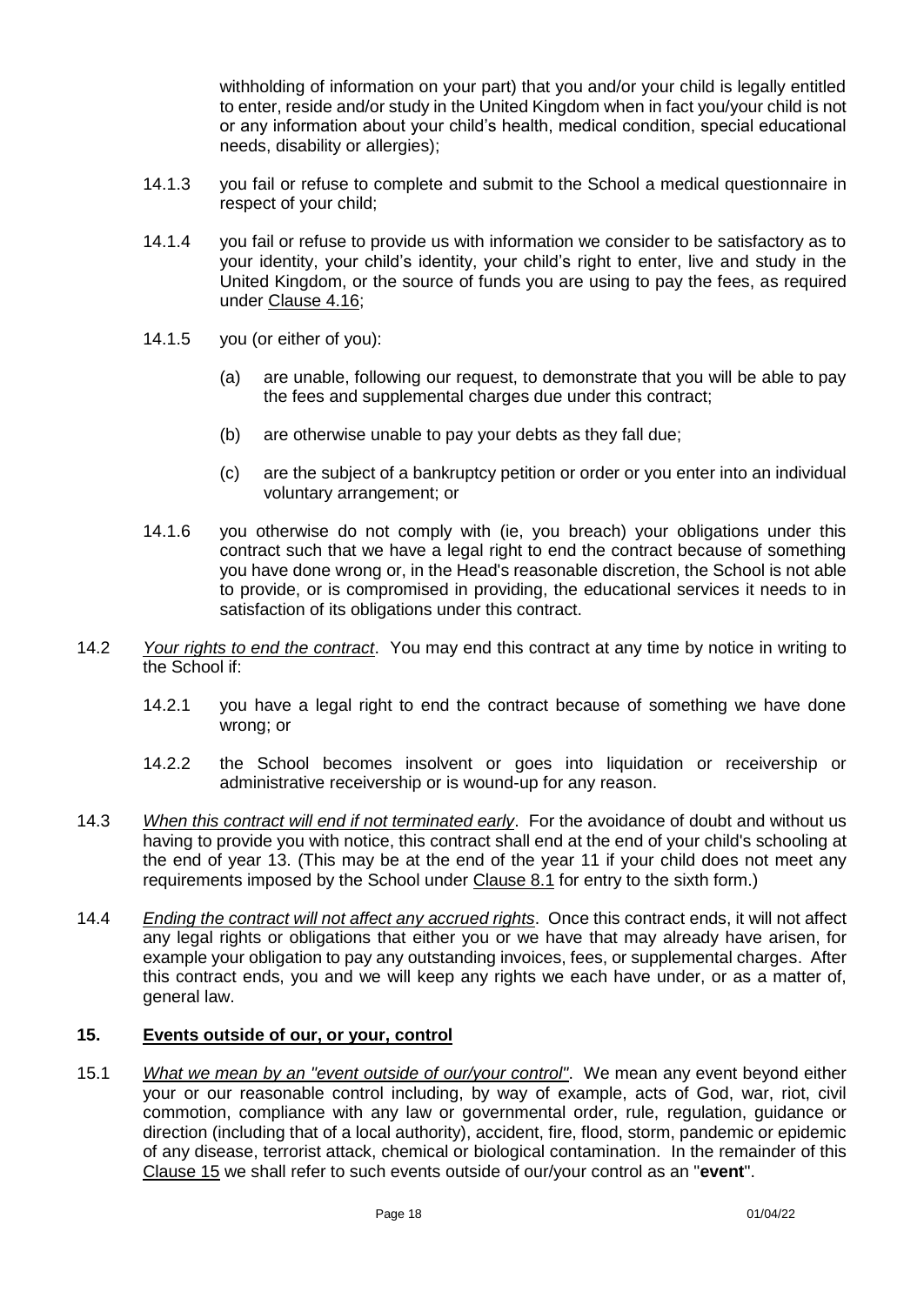- 15.2 *What happens if we are affected by an event outside of our control*. If an event arises which prevents or delays the School's performance of any of its obligations under this contract, the School shall give you notice in writing specifying the nature and extent of the circumstances giving rise to the event. Provided that the School has acted reasonably and prudently to prevent and/or minimise the effect of the event, the School will not be responsible for not performing those of our obligations which are prevented or delayed by, and during the continuance of, the event. To the extent reasonably practicable in the circumstances the School shall try during the continuance of the event to continue to provide educational services (including by providing appropriate educational services remotely).
- 15.3 *Events lasting more than 6 months*. If the School is wholly and completely prevented from performing all of its obligations as a result of an event (and is unable to provide educational services remotely) for a continuous period of more than six (6) months, the School shall notify you of the steps it plans to take to ensure performance of the contract after such period and you shall then, following receipt of such notice, be entitled to end this contract on written notice to the School and without giving a term's notice or paying fees in lieu of notice.
- 15.4 *What happens if your child is affected by an event outside of your control*. Subject to Clause 4.15 (which means that you are not entitled to a refund or reduction in fees in cases of illness or absence), if your child is wholly and completely unable to participate in the provision of any education at School or remotely due to reasons caused by an event you shall give the School notice in writing of such circumstances and the following provisions shall apply:
	- 15.4.1 in consultation and cooperation with the School you shall do everything you reasonably can to minimise the impact of the event in order to continue to perform your obligations under this contract in any way that is reasonably practicable in the circumstances; and resume the performance of the obligations as soon as reasonably possible;
	- 15.4.2 in circumstances where, following the efforts made and steps taken under subclause 15.4.1 above, your child is not able to participate and benefit from any level of provision of education by the School (whether at School or remotely) then you shall not be responsible for failing to perform your obligations (including the obligation to pay fees, pro-rated accordingly) during the continuance of the event; and
	- 15.4.3 if the event continues to prevent your child wholly and completely from attending the School or being able to participate and benefit from any level of provision of education by the School (whether at School or remotely) for more than six (6) months you shall discuss with the School a solution by which this contract may be performed and, following such discussions, you or the School shall be entitled to cancel the contract on written notice and without you being required to give a term's notice or to pay a term's fees in lieu of notice.

# **16. Communications between you and the School**

- 16.1 *Notices must be in writing*. When this contract requires you or the School to give notice of something to the other then, unless we agree otherwise, this should be done in writing.
- 16.2 *We will use the contact details held by the School to contact you*. Communications (including notices) will be sent by the School to you at the address(es) shown in our records, or using your other contact details included in our records. **You must notify the School of any change of address(es) or other contact details**.
- 16.3 *How to provide written notice to the School*. Notices that you are required to give under these terms and conditions must be **in writing** addressed to the Head and either:
	- 16.3.1 emailed to the Head;